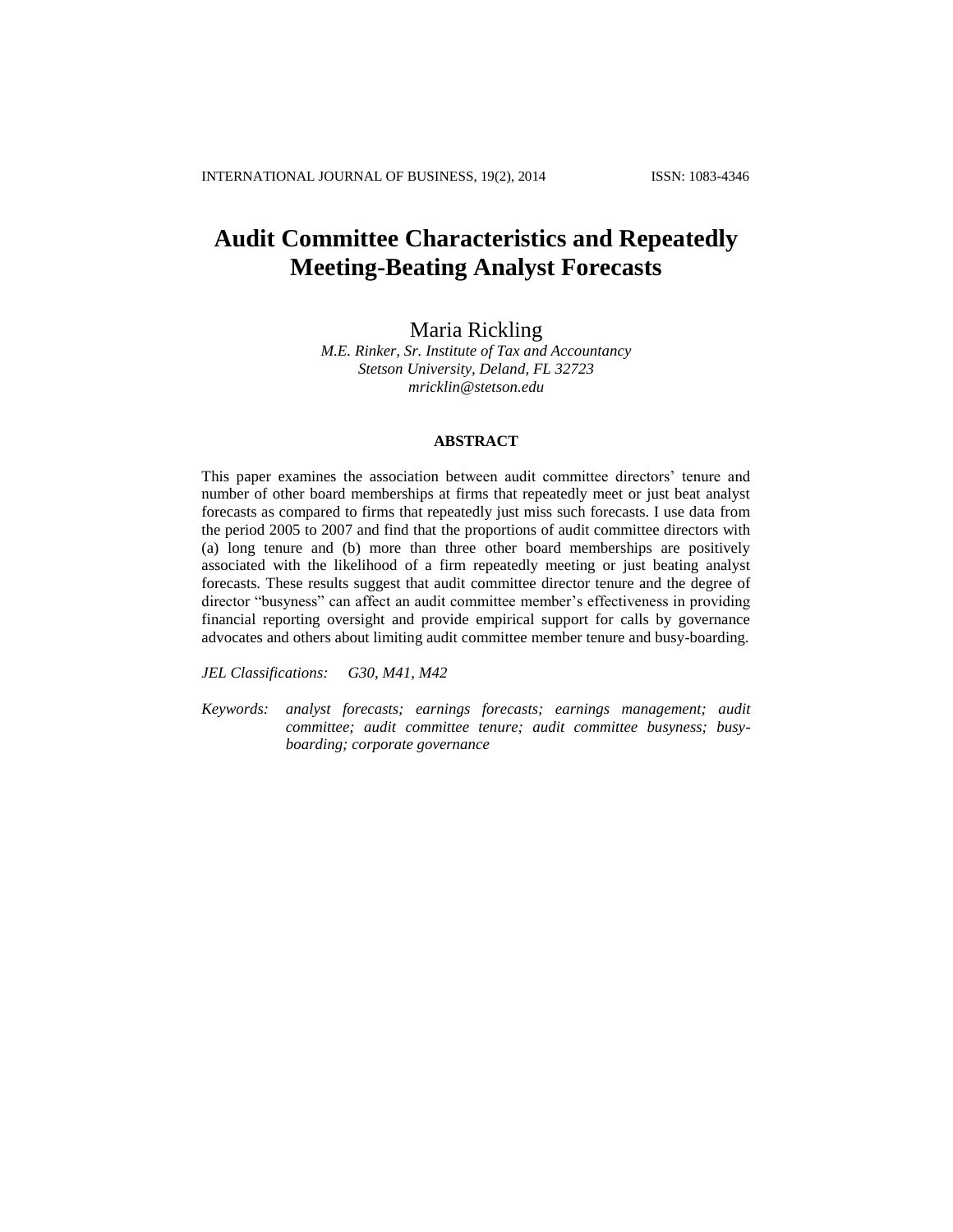### **I. INTRODCUTION**

In recent years, the Securities and Exchange Commission (SEC 1999a, 2003), legislators (U.S. Senate 2002a, 2002b; SOX, 2002), and others have stressed the importance of the audit committee in providing effective oversight of the financial reporting process. Spurred by such interest from legislators and regulators, many prior studies have examined the association between audit committee characteristics and a variety of financial reporting outcomes. As noted by Beasley et al. (2009) and Carcello et al. (2011), prior research related to audit committee characteristics has focused on audit committee composition and diligence. Further, studies examining audit committee composition have concentrated on two characteristics of audit committee directors: independence and financial expertise. While earlier research tended to focus on independence, in the aftermath of actions by the SEC (1999a, 2000) and the enactment of SOX (requiring all audit committee directors to be independent), later research has focused on issues related to the presence of financial experts on the audit committee (e.g., Yang and Krishnan, 2005; Krishnan and Visvanathan, 2008; Krishnan and Lee, 2009; Dhaliwal et al., 2010).

In an effort to identify what constitutes a "good" audit committee, DeFond and Francis (2005) and Carcello et al. (2011) call for additional research addressing specific characteristics of the audit committee beyond independence and expertise. Audit committee member tenure and the number of other directorships are two issues that have received increasing attention from good governance advocates and others in recent years.

DeZoort et al. (2002) call for an enhancement of the richness of audit committee composition measures, specifically suggesting that the "research could address whether …current audit committee tenure affects overall ACE [audit committee effectiveness]." A survey by Heidrick and Struggles (2007) finds that 21 percent of companies had a term-limit policy for directors and that this proportion had doubled since 2000. Shareholder activists have recently put forth proposals at many companies that there should be a limit on the number of years a director can serve.<sup>1</sup> Reflecting this trend, publications issued by the Big 4 accounting firms now discuss audit committee director tenure issues (PricewaterhouseCoopers, 2000; Deloitte, 2010). For example, Deloitte (2010) notes in its Audit Committee Brief that "[t]o be most effective, audit committees should periodically reassess the optimal mix of committee members, taking into account…the skills, experiences, diversity, time commitments, tenure, and rotation of its members." Such views echo those espoused by some academics earlier (Lapides et al., 2007).

During the Senate hearings related to the Enron failure, senators and others raised the possibility of limiting the number of boards an individual could serve on at any time (U.S. Senate, 2002b). Increasingly, companies are having formal policies that restrict the number of other directorships that can be held by their outside directors. For example, General Motors noted in its 2007 proxy statement that under its Corporate Governance Guideline No. 13, "non-management directors are encouraged to limit the number of other boards of U.S. public companies on which they serve, to no more than four.... Moreover, the Directors and Corporate Governance Committee and the Board annually review whether members of GM's Audit Committee serve on audit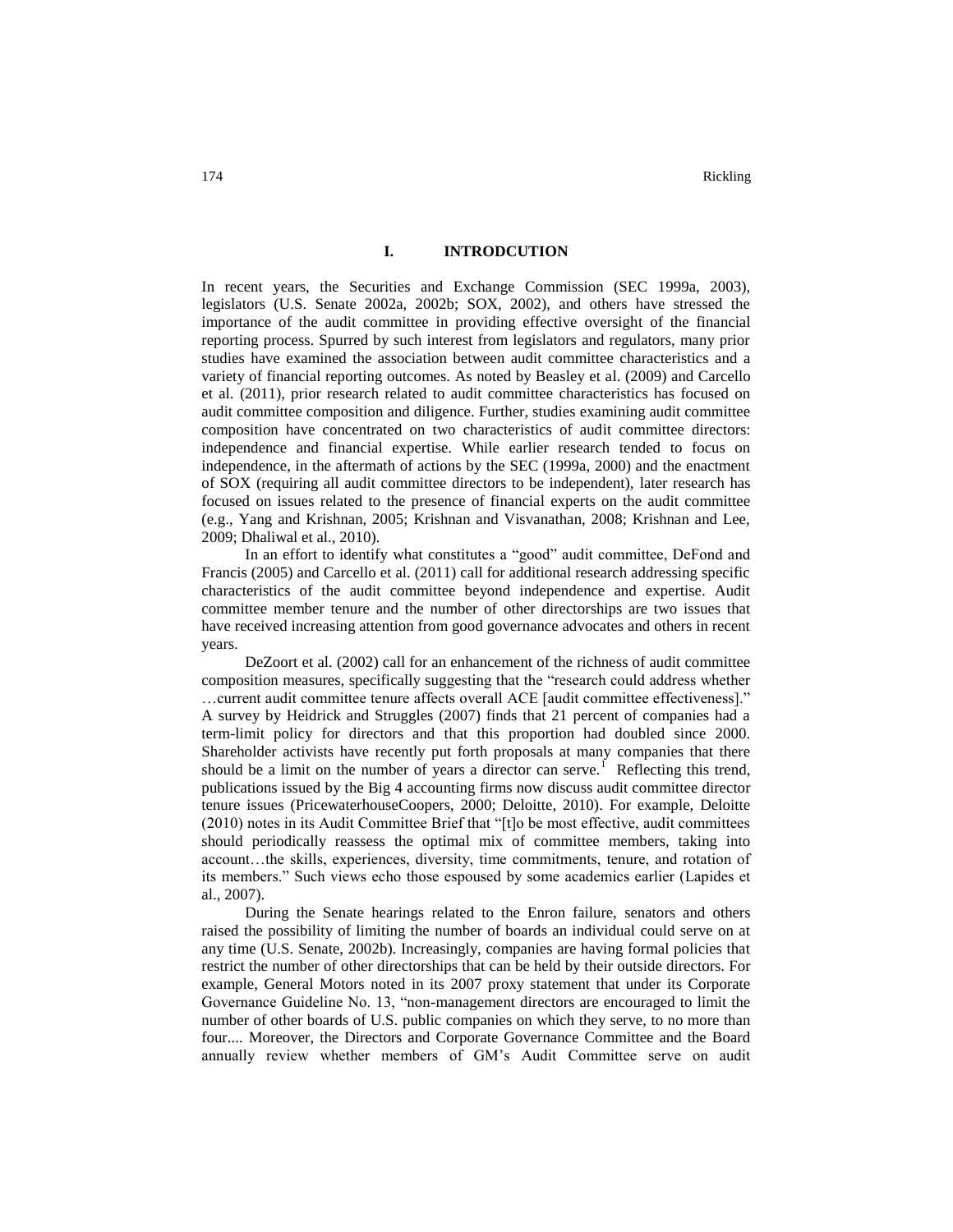committees of other companies, and whether that service compromises their ability to fulfill their duties on GM's Audit Committee."

Thus, there is now an increased focus on audit committee member characteristics beyond independence and financial expertise. Along these lines, Carcello et al. (2011) note that "for good audit committees, most of the focus is on audit committee financial expertise and independence" and suggest that there is a "need to develop better measures of board and audit committee characteristics." Yet, there is limited prior research on audit committee member tenure and "busyness."

Yang and Krishnan (2005) find that earnings management is lower when audit committee members have longer tenure and have multiple other board memberships; in contrast, Dhaliwal et al. (2010) show that accruals quality is positively related to lower tenure and fewer board memberships of the audit committee financial expert. In addition, Barua et al. (2010) find that the extent of investment in internal auditing is higher when audit committee members have shorter tenure. With respect to busyboarding, Sharma and Iselin (2006) find that restatements are less likely when audit committee members have multiple board memberships, but Sharma et al. (2009) find that multiple directorships are negatively associated with audit committee meeting frequency. Thus, the results from prior studies are not consistent; in addition, data from four of the above five studies are from the pre-SOX period when there was also greater variation in audit committee member characteristics, such as independence and the presence of financial experts. Given the focus on audit committee director tenure and busyness, in this paper I examine the association between these two audit committee characteristics and the likelihood that a company will repeatedly meet or just beat earnings forecasts versus repeatedly missing earnings forecasts.

As noted by Carcello et al. (2011), many prior studies have examined the notion of earnings management or earnings quality by focusing on a variety of dependent variables, such as fraudulent financial reporting, restatements, and accruals quality. Fraud and restatement are relatively infrequent occurrences, while the accruals quality metrics are prone to problems with model specification (e.g., Krishnan and Yang, 2007; Ball, 2009). In this paper, I use another metric that has been used by prior researchers as a measure of earnings management, namely meeting or just beating analysts' forecasts. Importantly, the SEC's (1999d, 2009) statements and actions indicate that meeting-just beating analysts' forecasts is considered by the SEC to be a factor in evaluating the quality of financial reporting.<sup>2</sup>

While some studies suggest that the likelihood of meeting or just beating analyst earnings expectations has declined in the post-SOX period (Koh et al., 2008; Bartov and Cohen, 2008), firms still appear to engage in such activity and regulators are interested in such behavior. For instance, in August 2009, General Electric agreed to pay a \$50 million penalty to settle charges stemming from an investigation by the SEC alleging that GE accounting executives approved improper application of accounting standards, with one specific occasion allowing GE to directly avoid missing analysts' expectations. The SEC (2009) specifically noted in its complaint that GE consistently met or exceeded financial analysts' consensus EPS expectations each quarter from 1995 through 2004.

In my analyses, I compare firms that repeatedly meet or just beat analyst's forecasts against firms that just failed to meet analyst's forecasts on multiple occasions during the period from 2005 to 2007. I find that audit committee director tenure and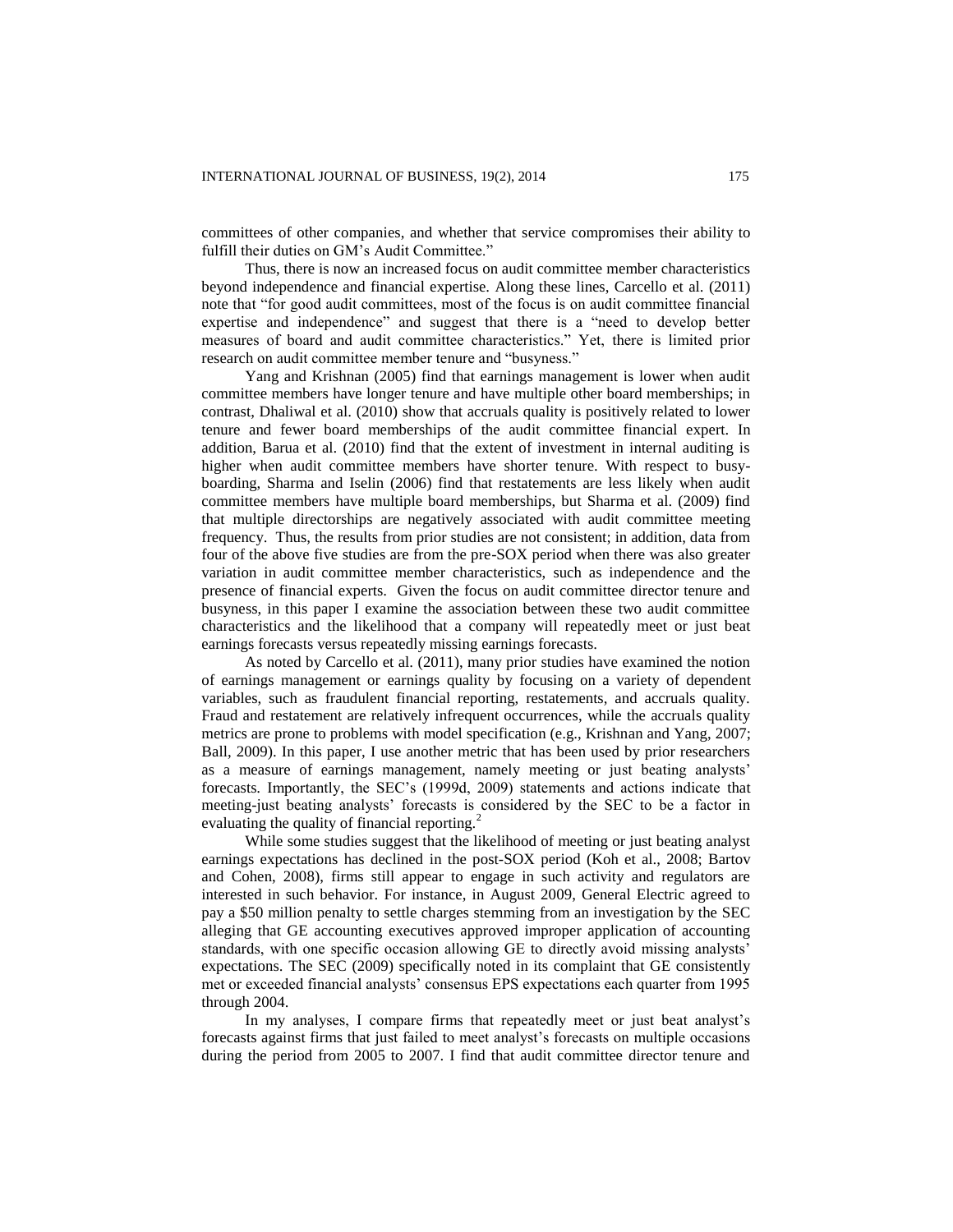busyness are positively associated with the likelihood of a firm repeatedly meeting or just beating analyst forecasts. These results are consistent with suggestions from governance advocates about the benefits related to restricting audit committee member tenure (e.g., Lapides et al., 2007; Deloitte, 2010) and service on multiple boards (NACD, 1996; CII, 1998; U.S. Senate, 2002b).

The next section discusses the background. This is followed by a development of hypotheses and then a description of method and data. After a discussion of results, the paper ends with a summary and conclusions.

### **II. BACKGROUND**

### **A. Meet/Just Beat Strategy of Earnings Management**

Analysts' forecasts serve as a proxy for the market's expectations and are one of three performance measures that managers seek to meet (Degeorge et al., 1999). There are at least two reasons as to why managers wish to meet this benchmark: an expected valuation premium and a reduced cost of capital.

The importance of the meet/just beat (MB) strategy of earnings management could be attributed, at least in part, to empirical evidence showing that investors reward firms with earnings that meet or beat analysts' estimates by assigning a valuation premium and penalize those that fall short of such estimates (Barth et al., 1999; Bartov et al., 2002; Kasznik and McNichols, 2002). Graham et al. (2005) provide additional survey-based evidence that is consistent with this notion of a MB premium. They report that more than eighty percent of survey respondents (CFOs) agree that meeting earnings benchmarks helps "maintain or increase the stock price" and "build credibility with capital markets." Furthermore, even in situations where investors are capable of discerning the effect of earnings management in order to achieve this expectation threshold, investors discount the MB premium assigned but the discount is economically minor and statistically insignificant (Bartov et al., 2002).

In addition, managers may want to consistently engage in the MB strategy due to a lower cost of capital associated with a decrease in information asymmetry. Brown et al. (2009) find that the decrease (increase) in information asymmetry is larger for MB (Miss) firms who have regularly met or beaten (missed) expectations over the prior eight quarters and that this average reduction in asymmetry is significant only when it is part of a repeated pattern. Chevis et al. (2007) find that the valuation premium awarded by the market to MB firms increases as the length of the period of continuous meet/beat activity increases. They also present evidence suggesting that repeat MB firms enjoy higher valuations of income and book value of equity than firms that only periodically meet/just beat or do not meet/just beat at all. Graham et al. (2005) report that seventyeight percent of surveyed CFOs believe that missing a benchmark "creates uncertainty about the firm's future prospects."

# **III. DEVELOPMENT OF HYPOTHESES**

### **A. Audit Committees Characteristics and Financial Reporting**

The SEC (1999a) noted that "audit committees play a critical role in the financial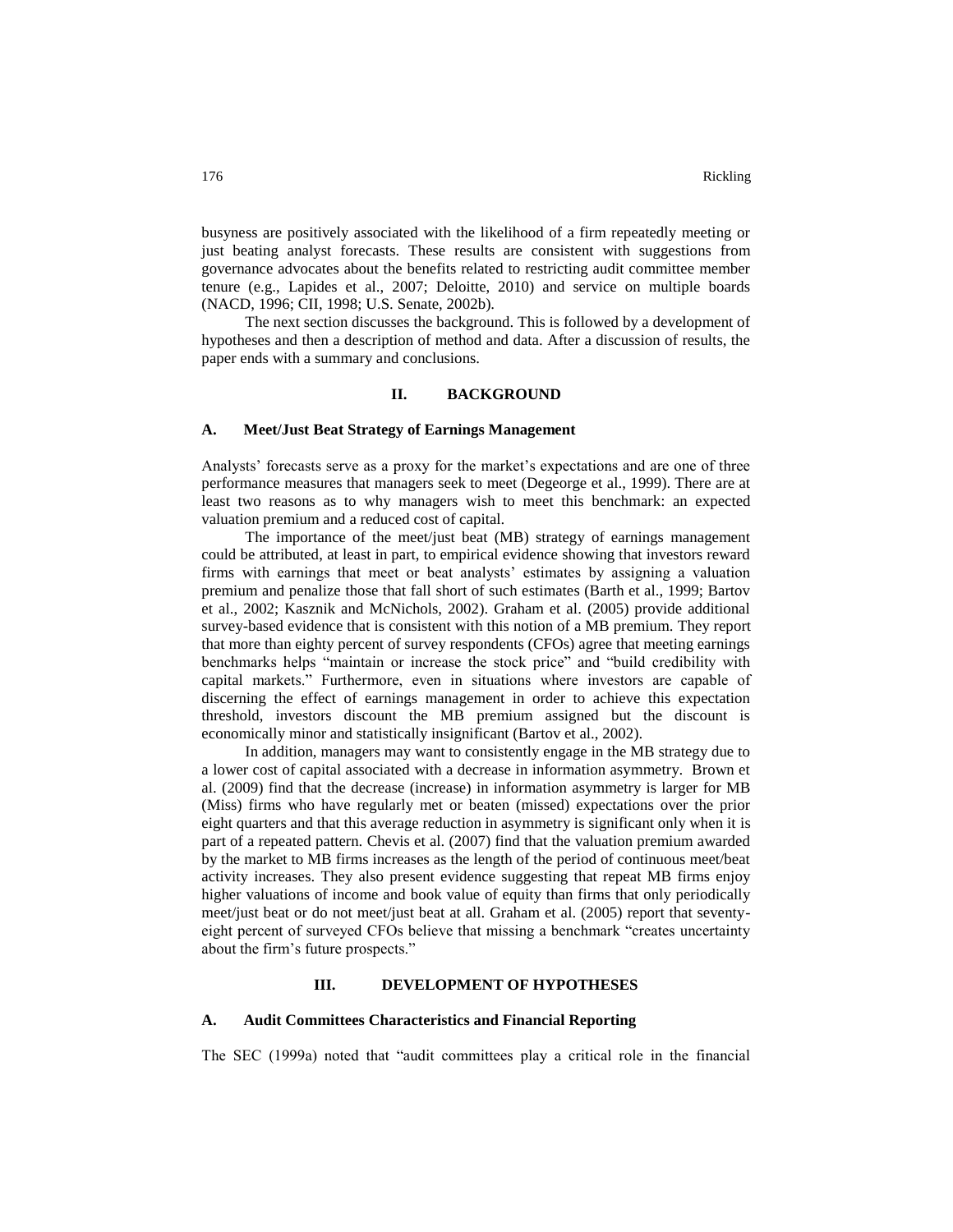reporting system by overseeing and monitoring management's and the independent auditors' participation in the financial reporting process." Thus, the audit committee serves as an important monitoring mechanism in ensuring high quality financial reporting and can influence whether a firm will have the ability to engage in the MB strategy of earnings management.

In their detailed summaries of research related to audit committees, DeZoort et al. (2002), DeFond and Francis (2005), and Carcello et al. (2011) note that almost all research related to audit committee composition has focused on independence and financial expertise. While earlier research on audit committees focused on director independence, after the listing related changes mandated by the NYSE and NASDAQ in 1999 (SEC 1999b, 1999c) and the requirement in SOX that all audit committee members be independent, recent research has tended to focus on audit committee financial expertise. Generally, prior research finds audit committees that have financial experts, and are diligent, are associated with higher quality financial reporting and auditing using a variety of measures, such as fraudulent financial reporting (Beasley et al., 2010), accruals (Yang and Krishnan, 2005; Carcello et al., 2008), internal controls (Krishnan, 2005; Naiker and Sharma, 2009), and going-concern reporting (Carcello and Neal, 2000).

Audit committees can also influence management's ability to engage in earnings management through the extent of their support for the positions of the external auditor. Carcello and Neal (2003) and DeZoort et al. (2003) find that audit committees with financial experts are more likely to support the external auditor.

In this study, I focus on two issues related to audit committee composition that have started receiving attention from corporate governance advocates and others yet have received sparse attention in prior research: tenure on the audit committee and the number of other corporate boards simultaneously served on by audit committee directors.

### **B. Audit Committee Member Tenure**

During the Enron hearings, Charles Elson, Director of the Center for Corporate Governance noted that:

"[T]here is concern about the length of directors' terms. Directors who are on a board for too long, are viewed as becoming effectively tired, not as sharp as they once were in reviewing the company and much more willing to accept management representations than not. That is why a number of folks have called for term limits for directors."

(U.S. Senate, 2002b)

Directors with longer tenure are likely to be more closely affiliated with management and less likely to challenge management decisions (Boeker and Goodstein, 1993). Vafeas (2003) asserts that term limits for board members should be considered by regulators in light of evidence that long-tenured board members, as opposed to short-tenured members, are more closely affiliated with management as exhibited by long-tenured members' proclivity to approve higher compensation to the CEO.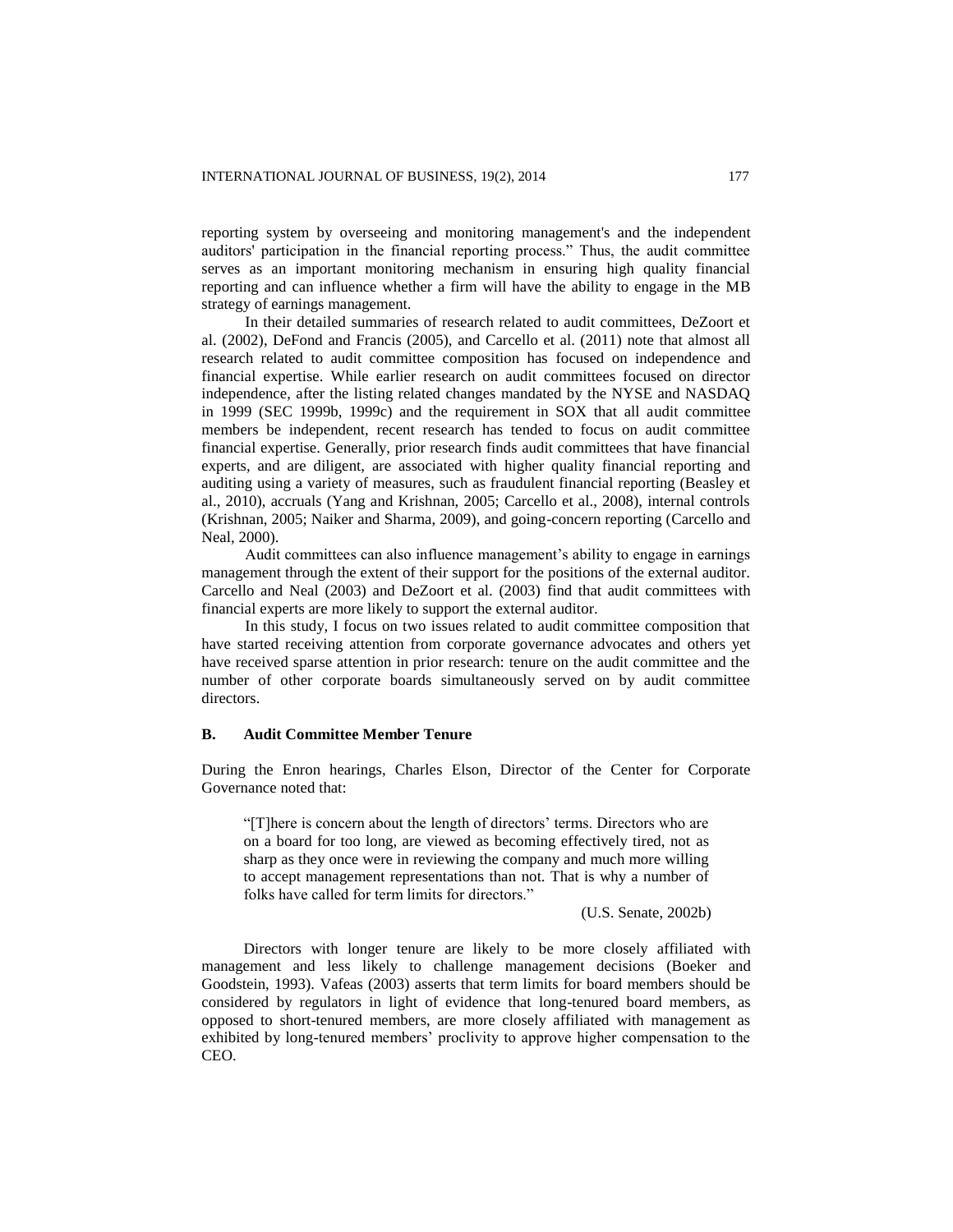While the above arguments relate to directors in general, it is likely that they are particularly applicable in the case of audit committee directors. The 21st Century Governance and Financial Reporting Principles (Lapides et al., 2007), endorsed by the Institute of Internal Auditors, recommends that "the board should consider limiting the number of years an individual can serve on the audit committee to ensure adequate rotation of its members." DeZoort et al. (2002) note the paucity of research related to director tenure and suggest that future research address whether audit committee member tenure affects overall audit committee effectiveness. While Yang and Krishnan (2005) find that earnings management is less likely when audit committee members had longer tenure, Dhaliwal et al. (2010) show that shorter tenure of the financial expert on the audit committee is associated with better quality of accruals in the post-SOX era.

The above discussion suggests the first hypothesis (stated in the null form):

**H1**: The likelihood of a company repeatedly engaging in the MB strategy of earnings management is not related to audit committee director tenure.

# **C. Number of Other Directorships Held by Audit Committee Members**

Fama (1980) and Fama and Jensen (1983) suggest that the number of other board memberships can be viewed as a signal of the market's assessment about a particular director. Under this reputation argument, directors establish reputations for being effective monitors and are rewarded with additional directorships. Thus, the higher the number of other board memberships, the greater the expertise of a director and the better the quality of monitoring provided by a director.

The counterpoint is that too many board memberships spread a director thin, and thus reduces the quantity and/or quality of the oversight provided by the director. For example, during the Enron hearings held by the Permanent Subcommittee on Investigations of the U.S. Senate's Committee on Governmental Affairs, the Senators posed the following written question to some witnesses:

"Some directors of the Enron Board have been criticized for their membership on numerous boards, calling into question their ability to dedicate time and focus to issues at Enron. Would you be in favor of limiting the number of corporate boards an individual may serve simultaneously?"

(U.S. Senate, 2002b)

This view is espoused, among others, by the National Association of Corporate Directors (NACD, 1996), the Council of Institutional Investors (CII, 1998), and the New York Stock Exchange (SEC, 2003).

In the context of audit committees, Yang and Krishnan (2005) find that earnings management is lower at firms where the audit committee directors serve on multiple boards, but Dhaliwal et al. (2010) show that accruals quality is positively related to accounting experts who hold low levels of multiple directorships. Sharma and Iselin (2006) find that restatements are less likely at firms where audit committee members have multiple board memberships, while Fich and Shivdasani (2007) show that "busy boards" significantly increase a firm's probability of facing financial litigation.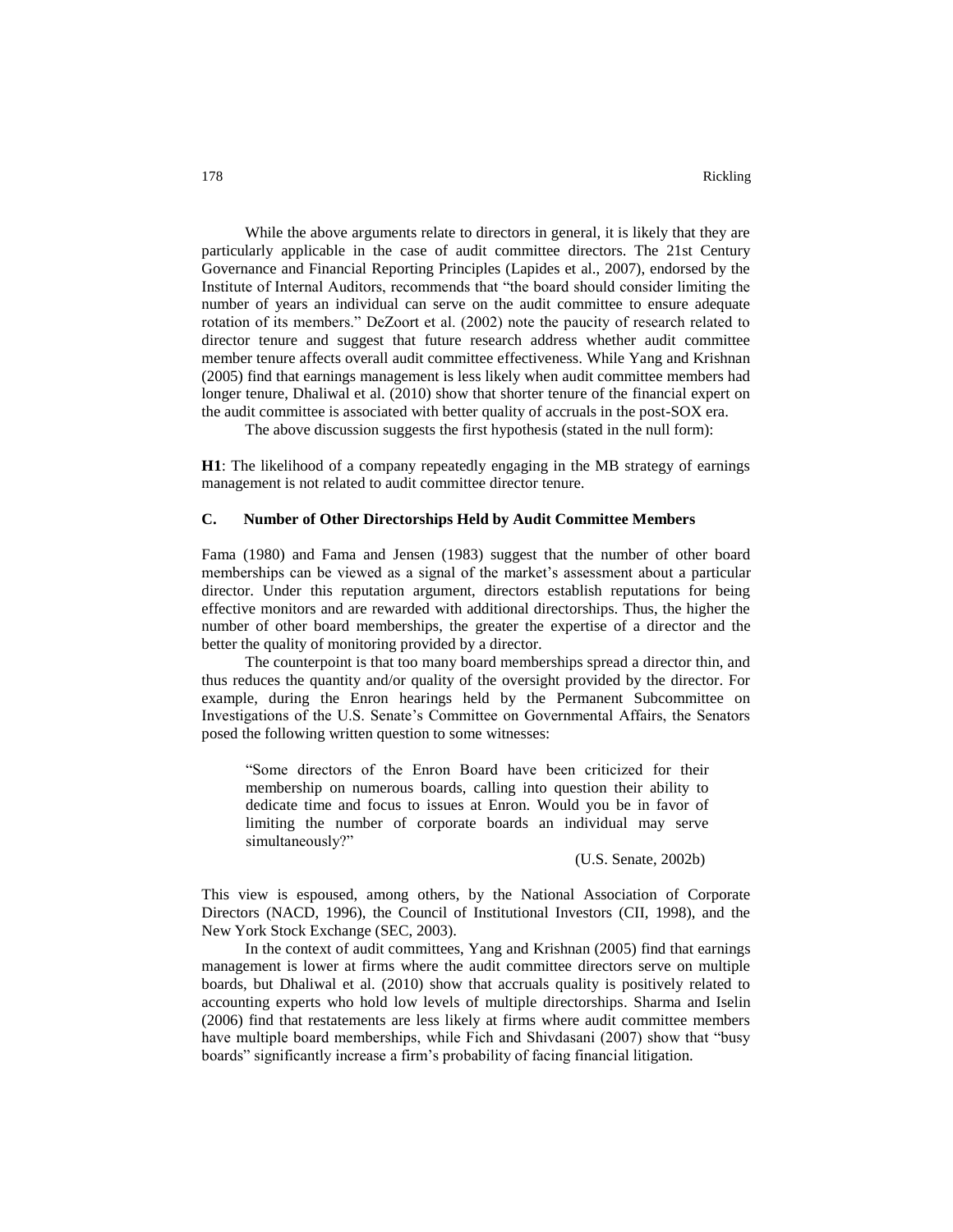Given such inconsistent evidence, I do not make a directional prediction for the next hypothesis. Thus, hypothesis two, in the null form, is:

**H2**: The likelihood of a company repeatedly engaging in the MB strategy of earnings management is not related to the number of additional board memberships held by audit committee directors.<sup>3</sup>

## **IV. METHOD AND DATA**

### **A. Model**

I base the empirical model on prior research seeking to explain the likelihood of firms engaging in the MB strategy of earnings management. The model is as follows:

MBMiss = 
$$
\beta_0 + \beta_1 * Horizon + \beta_2 * ForStd + \beta_3 * NumAnaly + \beta_4 * Lev + \beta_5 * LitRisk
$$
  
+  $\beta_6 * MtoB + \beta_7 * LogMktVal + \beta_8 * Loss + \beta_9 * Big4 + \beta_{10} * ACSize$   
+  $\beta_{11} * ACXprt + \beta_{12} * ACMeet + \beta_{13} * ACTenure + \beta_{14} * ACBusy + \epsilon$ 

where MBMiss = 1 if actual earnings reported repeatedly exceeds the analyst's forecast by one cent per share or less (i.e.,  $$0.00 \leq$  Forecast Error  $\leq $0.01$ ), 0 otherwise (see below, following description of the sample, for a more detailed explanation of "repeatedly"); Horizon = Forecast horizon, measured as number of days between earnings announcement and the day the most recent earnings forecast was made; ForStd = Forecast dispersion, calculated as the standard deviation of earnings forecasts during the  $4<sup>th</sup>$  quarter of 2007; NumAnaly = Number of analysts making an earnings forecast during the  $4<sup>th</sup>$  quarter of 2007; Lev = Leverage, equal to total liabilities divided by total assets; LitRisk = 1 if firm's primary SIC code is  $2833 - 2836$ ,  $3570 - 3577$ ,  $3600 -$ 3674, 5200 – 5961, or 7370 – 7370, 0 otherwise; MtoB = Market to book ratio, calculated as stock price at fiscal year-end divided by book value per share; LogMktVal  $=$  Natural log of market value of equity; Loss  $=$  1 if the firm had a net loss for fiscal year 2007, 0 otherwise; Big4 = 1 if auditor is a Big 4 auditor, 0 otherwise; ACSize = Square root of the number of audit committee members during 2007; ACXprt = Square root of the number of audit committee financial experts during 2007; ACMeet  $=$  Square root of the number of audit committee meetings during 2007; ACTenure  $=$ Ratio of the number of members serving on the audit committee for more than 7 consecutive years as of 2007; and ACBusy = Ratio of the number of members on the audit committee who hold more than three other outside directorships during 2007.

Before I discuss the rationale for including these specific control variables in the model, I note that as part of my sensitivity tests I use a variety of different measures for the audit committee related variables.

Prior research has shown that the closer the earnings forecast is made to the earnings announcement, the smaller the forecast error (Crichfield et al., 1978; O'Brien, 1988; Brown, 1991; Sinha et al., 1997). Since earnings forecasts and forecast revisions occur at different times for different firms, I include the variable Horizon to capture the number of days between the earnings announcement day and the most recent earnings forecast available. Given that more recent forecasts, or forecasts with a smaller horizon, tend to be more accurate, I expect the coefficient on Horizon to be negative in the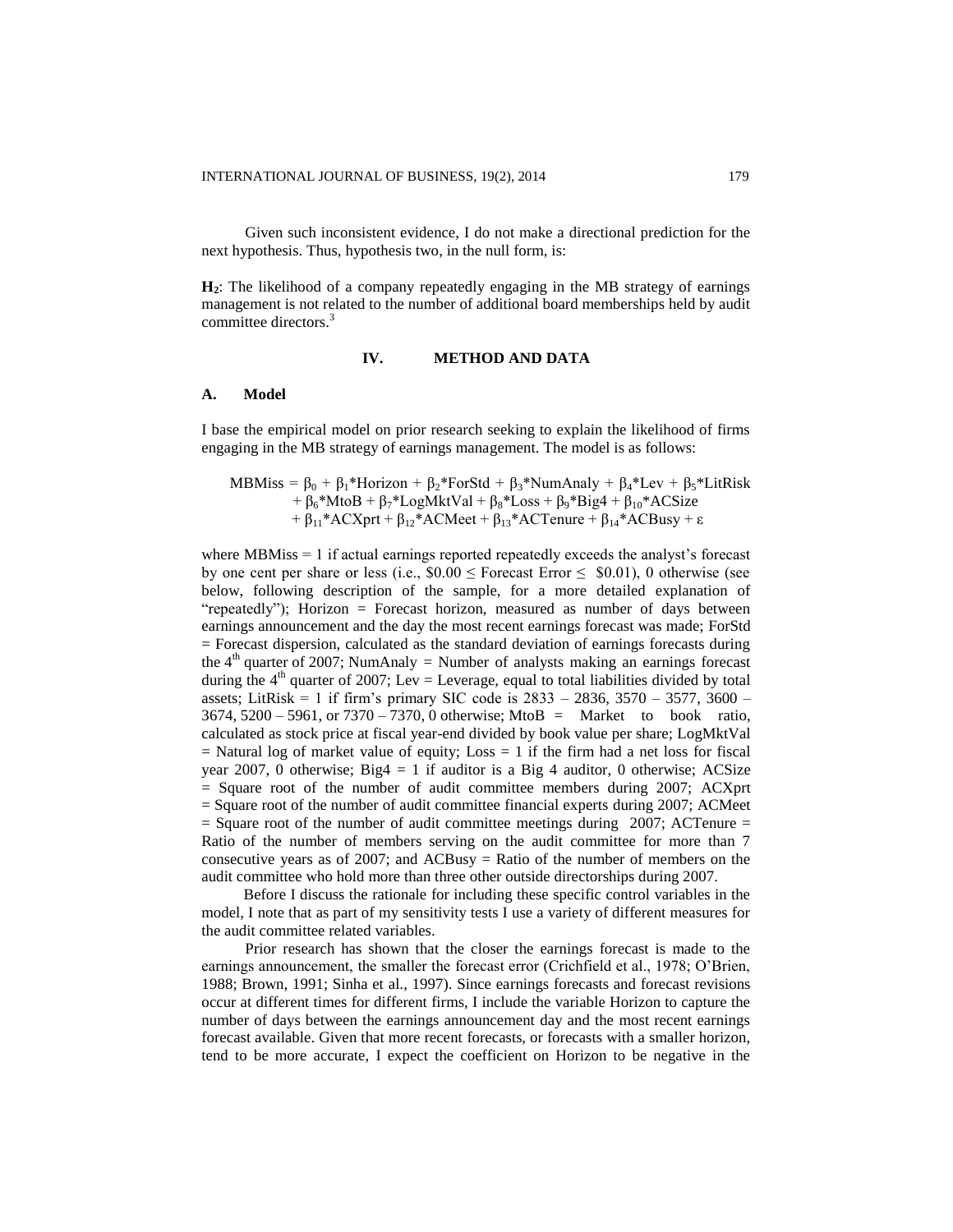above regression.

I attempt to control for cross-sectional differences in the information environment that may affect forecast accuracy by including the following variables: forecast dispersion (ForStd) as measured by the standard deviation of all forecasts issued for the firm during the fourth quarter, the number of analysts following the firm (NumAnaly), as well as the logged market value of the firm (LogMktVal) as a measure of firm size. Forecast dispersion captures the degree of uncertainty that analysts have about the performance of the target firm, so I anticipate the coefficient of ForStd to be negative. Conversely, since the number of analysts following a firm represents the degree to which a firm is followed, I anticipate the coefficient of NumAnaly will be positive. It can be argued that larger firms have more resources to engage in the MB strategy of earnings management. Therefore, I expect the coefficient on LogMktVal to be positive. These directional predictions are based on results from prior research, which show that forecast horizon and dispersion are negatively related to forecast accuracy but positively related to firm size and the number of analysts following the firm (Atiase, 1985; Lys and Soo, 1995; Brown, 1997; Cheng and Warfield, 2005; Chevis et al., 2007; Davis et al., 2009).

Chevis et al. (2007) find that the likelihood of meeting or just beating forecasts is positively associated with highly leveraged firms. I therefore include leverage (Lev) as a control variable and expect the coefficient to be positive. Following Cheng and Warfield (2005) and Frankel et al. (2002), I include variables to capture the growth of the firm as represented by the firm's market-to-book ratio (MtoB), whether the firm operates within a litigious industry (LitRisk), and whether the firm experienced a loss for the fiscal year (Loss). In their analysis of equity incentives and the probability of meeting or just beating analysts' forecasts by \$0.01, Cheng and Warfield (2005) find that growth is significantly and negatively associated with the likelihood to meet or just beat earnings forecasts, while firms in litigious industries are more likely to meet or just beat forecasts. Frankel et al. (2002) find that firms reporting small earnings surprises are less likely to meet or just beat earnings forecasts. I predict the coefficients of MtoB and Loss to be negative, and the coefficient of LitRisk to be positive.

I include three other audit committee related variables in the model. I include ACSize because as the number of audit committee members increases it is likely that the extent of audit committee oversight will increase (Raghunandan and Rama, 2007). Based on prior research indicating audit committees that have members with financial expertise are associated with generally better quality financial reporting (Beasley et al., 2009), I include ACXprt in the model and expect this variable to have a negative coefficient. Audit committees that hold more frequent meetings are said to be more diligent and more effective in their monitoring (DeZoort et al., 2002; Carcello et al., 2011). Based on the above, I expect that more frequent audit committee meetings lead to better monitoring and less earnings management; hence, I expect the coefficient of ACMeet to be negative.

### **B. Data**

Table 1 describes the sample selection process. I begin by obtaining the universe of December 31 year-end firms having earnings and forecast data in the Institutional Brokers Estimate System (I/B/E/S) during the twelve quarters beginning in January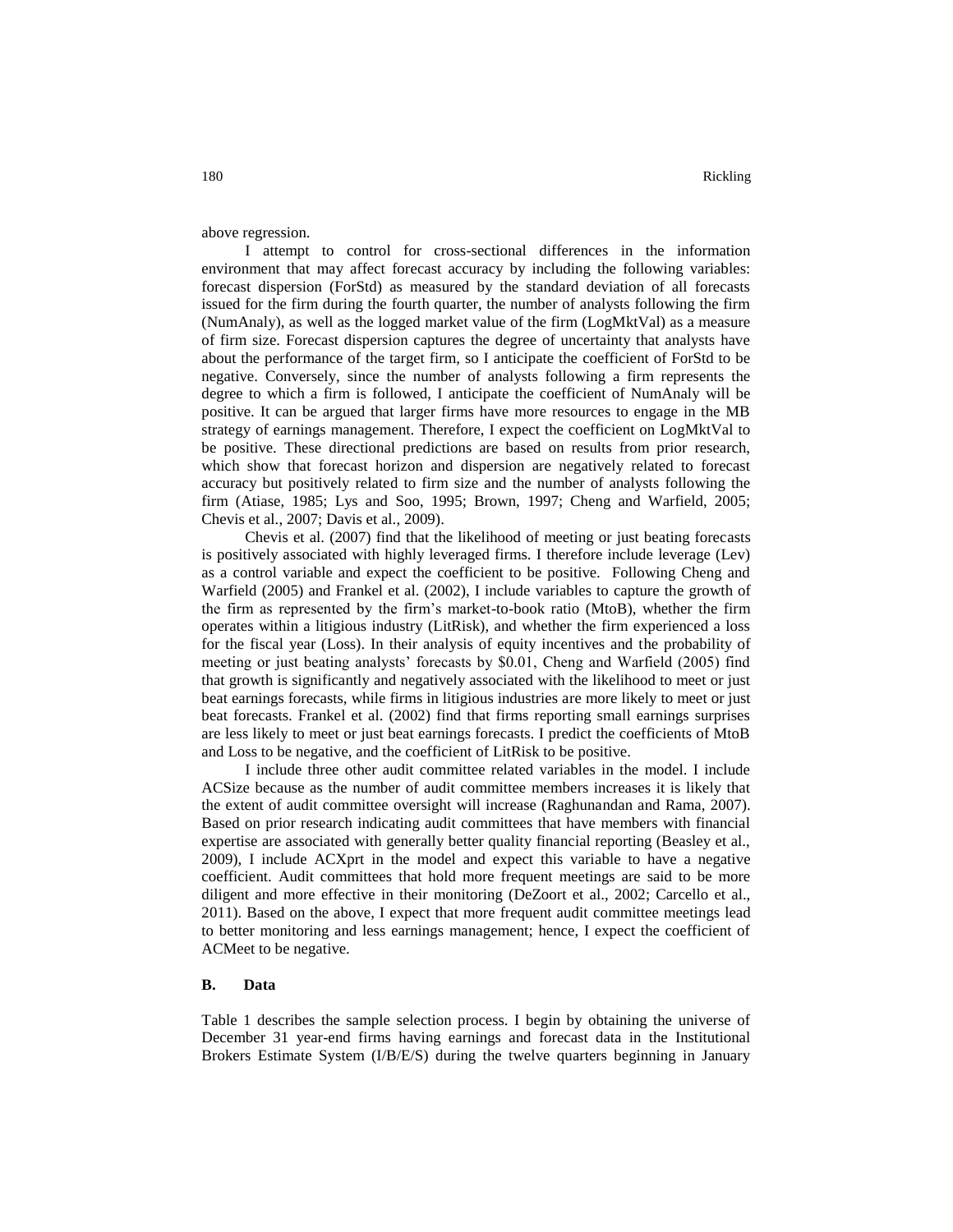# 2005 and ending in December  $2007<sup>4</sup>$ , yielding 3,521 firm-quarter observations.

**Table 1**

Sample selection

|                                                       | Number of Firms |
|-------------------------------------------------------|-----------------|
| Total number of firm-quarter observations in I/B/E/S  | 3,521           |
| Less: Foreign firms                                   | (316)           |
| Less: Firms missing financial, proxy, or analyst data | (45)            |
| Less: Firms that switched fiscal year ends            | (2)             |
| Less: Outlier firm                                    | 1)              |
| Sample Size                                           | 3,157           |

Analysts make their earnings forecasts throughout the year, making revisions as they receive new earnings-relevant information concerning their target firms. Consequently, forecasts issued closer to the earnings announcement date are based on a more rich information set and thus tend to be more accurate than the preceding forecasts (Sinha et al., 1997). Prior studies have documented this positive association between forecast recency and forecast accuracy (Crichfield et al., 1978; O'Brien, 1988; Brown, 1991; Sinha et al., 1997). Hence, I use the most recent forecast issued prior to the earnings announcement date as the analyst forecast measure.

I then calculate the forecast error, as actual earnings per share less forecasted earnings per share. Meeting or just beating (just missing) analyst earnings expectations are firm-quarter observations for which actual earnings reported either meets or exceeds (misses) the analyst's forecast by a cent per share or less, i.e.,  $$0.00 \le$  forecast error  $\le$  $$0.01$  (- $$0.01 \le$  forecast error < \$0.00). After removing irregular observations or observations with missing data and foreign firms, the initial sample is reduced to 3,205 firm-quarter observations.

I deleted 45 firms with either missing proxy data or missing control variable data in Compustat. In addition, I deleted two firms that switched to a non-December 31 fiscal year end month during the analysis period, and one outlying firm.<sup>5</sup> This process yielded a final overall sample of 3,157 firm-quarter observations.

Table 2 provides empirical evidence about the number of quarters in which firms either meet or just beat analyst forecasts, or just missed analyst forecasts. The table shows that 727 of the 3,157 firms (23 percent) did not meet, just beat, or just miss even once during the 12 quarters examined in this study.

The data in Table 2 show a very interesting pattern. While 2,204 of the 3,157 firms (70 percent) either meet or just beat analyst forecasts at least once during the 12 quarters, only 1,277 firms (40 percent) just missed analyst forecasts at least once during the same time period. Similarly, 563 of the 3,157 firms (18 percent) meet or just beat analyst forecasts at least four times during the study period; in contrast, only 34 of the 3,157 firms (1 percent) just missed analyst forecasts at least four times during the 12 quarters. Overall, fewer firms are likely to just miss than to meet or just beat analyst forecasts.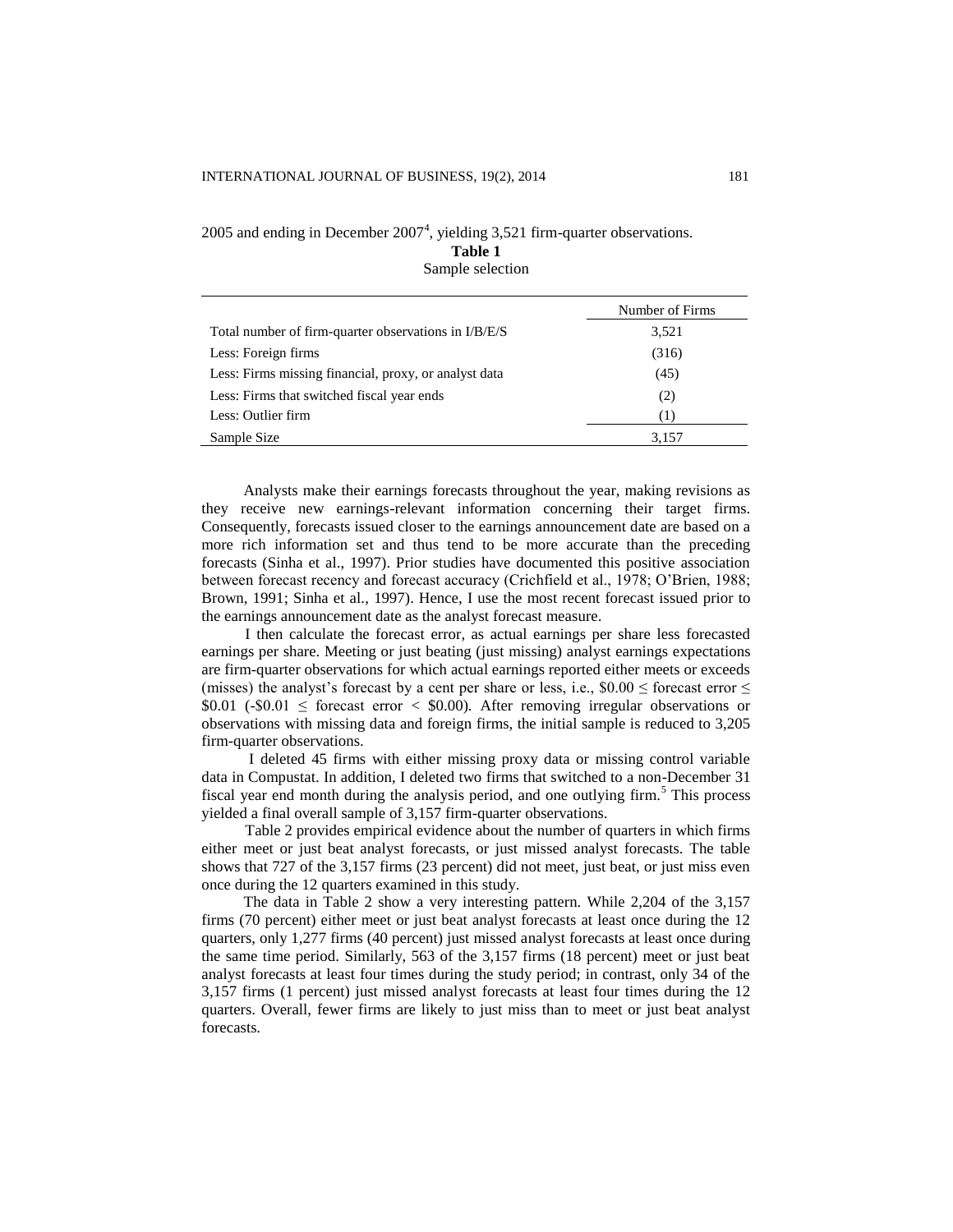# **Table 2** Number of quarters of meet/just beat or just miss analyst forecasts

This table presents the frequency of meeting or just beating analyst forecasts, or just missing analyst forecasts, during the 12 quarters ending December 31, 2007. The shaded areas represent the "repeated Meet/Just Beat" and "repeated Just Miss" groups of firm observations. These two groups combined represent the sample of firm observations used for the regression analysis.

| Meet or Just Beat |                  |              |                |                |                |                |     |    |    |                |                |                |                |       |
|-------------------|------------------|--------------|----------------|----------------|----------------|----------------|-----|----|----|----------------|----------------|----------------|----------------|-------|
|                   | # of<br>Quarters | $\Omega$     | 1              | $\overline{2}$ | 3              | $\overline{4}$ | 5   | 6  | 7  | 8              | 9              | 10             | 11             | Total |
|                   | $\overline{0}$   | 727          | 492            | 282            | 162            | 95             | 54  | 23 | 15 | 20             | $\overline{4}$ | $\overline{4}$ | $\overline{2}$ | 1,880 |
|                   | 1                | 176          | 208            | 159            | 122            | 73             | 52  | 18 | 16 | 9              | 9              | 5              | 3              | 850   |
| Just Miss         | 2                | 34           | 64             | 54             | 36             | 37             | 25  | 22 | 11 | $\overline{2}$ | 6              |                |                | 291   |
|                   | 3                | 12           | 18             | 10             | 17             | 14             | 16  | 5  | 8  | 1              | 1              |                |                | 102   |
|                   | $\overline{4}$   | 3            | $\mathbf{1}$   | 3              | 7              | $\overline{4}$ | 1   | 3  |    | 1              |                |                |                | 23    |
|                   | 5                | $\mathbf{1}$ | $\overline{2}$ | $\mathbf{1}$   | $\overline{2}$ | $\overline{2}$ | 1   |    |    |                |                |                |                | 9     |
|                   | 6                |              |                | 1              |                | $\mathbf{1}$   |     |    |    |                |                |                |                | 2     |
|                   | Total            | 953          | 785            | 510            | 346            | 226            | 149 | 71 | 50 | 33             | 20             | 9              | 5              | 3,157 |

I then partition the overall sample of firms into repeated meet/just beat and repeated just miss groups. A firm is classified as a repeated "Meet/Just Beat" firm if it had a net MB for at least 7 out of the 12 quarters. Thus, a firm that met or just beat the earnings forecasts by \$0.01 for 9 of the 12 quarters but also just missed forecasts by \$0.01 for 2 of the 12 quarters is still considered a repeated "Meet/Just Beat" firm. A firm is classified as a repeated "Just Miss" firm as long as the firm misses the earnings forecast by \$0.01 or less, at minimum, a net of 2 out of the 12 quarters. Thus, a firm that just missed the earnings expectation for 5 out of 12 quarters, but also met or just beat expectations for 3 of the 12 quarters is considered a repeated "Just Miss" firm. The above process yields 77 repeated Meet/Just Beat firms and 79 repeated Just Miss firms.<sup>6</sup>

All audit committee data were hand-collected from the firms' proxy statements obtained from the SEC's website. After deleting observations with missing data for variables in the regression model, the final sample for the regression analysis includes 75 firms that repeatedly meet or just beat analyst forecasts and 64 firms that repeatedly just missed analyst forecasts.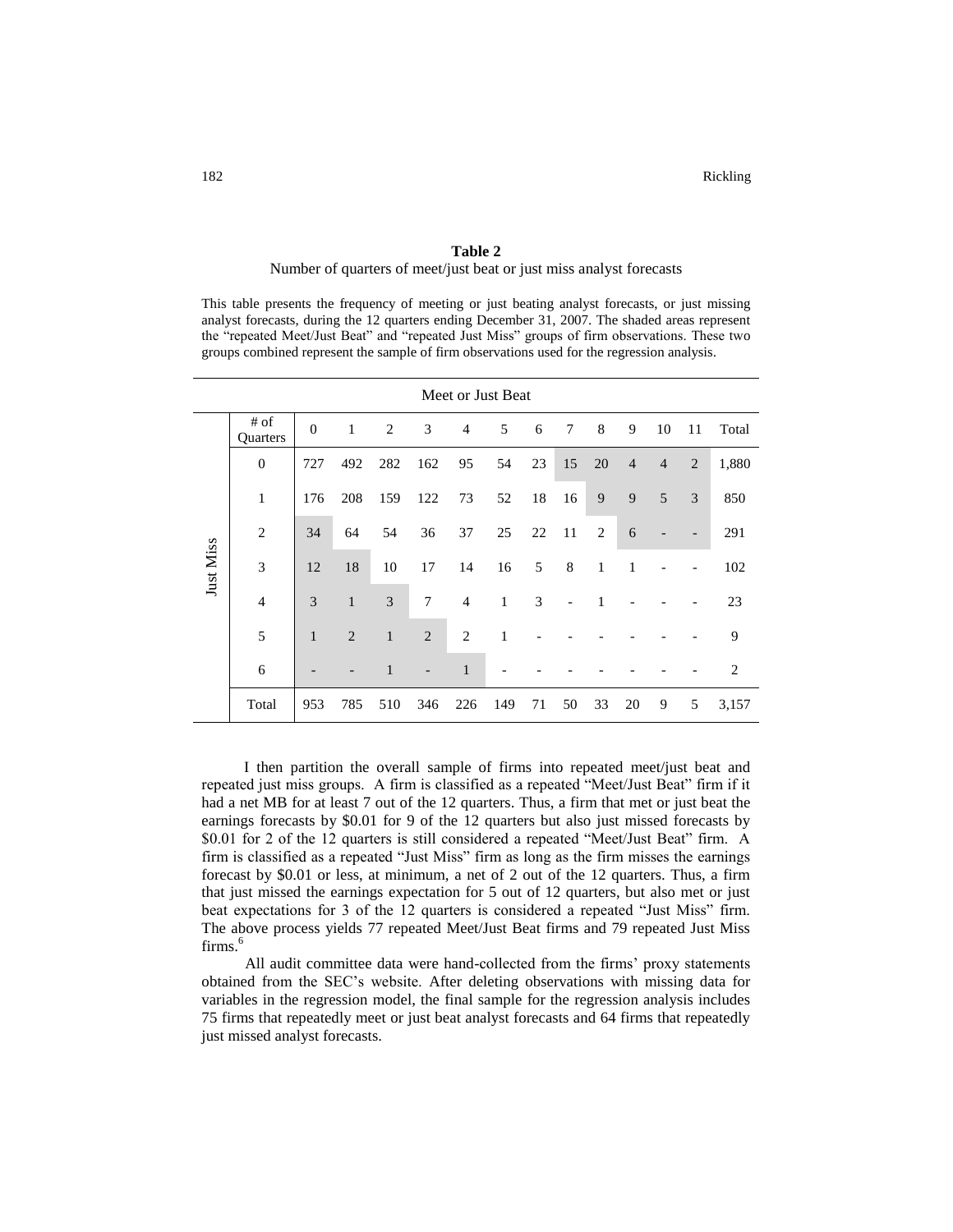### **Table 3** Univariate tests of differences

This table presents univariate tests of differences between 75 firms that repeatedly meet or just beat analyst forecasts and 64 firms that repeatedly just missed meeting analyst forecasts. The sample sizes differ from those depicted in the top-right and bottom-left corners of Table 2 due to missing data for variables in the regression model. The variables are defined as follows: Horizon = Forecast horizon, equal to the number of days between earnings announcement and the day the most recent earnings forecast was made; ForStd = Forecast dispersion, calculated as the standard deviation of earnings forecasts during the  $4<sup>th</sup>$  quarter of 2007; NumAnaly = Number of analysts making an earnings forecast; Lev = Leverage, equal to total liabilities divided by total assets; LitRisk = Indicator variable if firm's SIC code is 2833–2836, 3570–3577, 3600–3674, 5200– 5961, or 7370–7370, 0 otherwise; MtoB = Market to book ratio, calculated as stock price at fiscal year-end divided by book value per share; LogMktVal = Logged market value of equity; Loss = Indicator variable equal to 1 if the firm had a net loss for fiscal year 2007, 0 otherwise;  $Big = 1$  if auditor is a Big 4 firm, 0 otherwise; ACSize = Square root of the number of audit committee members during 2007; ACXprt = Square root of the number of audit committee financial experts during 2007; ACMeet = Square root of the number of audit committee meetings during 2007; ACTenure = Ratio of audit committee members having consecutive tenure on the committee greater than 7 years; ACBusy = Ratio of members on the committee who hold more than three other outside directorships.

|                 |        | Repeated Meet/Just Beat Firms |        | <b>Repeated Just Miss Firms</b> |            |        |                          |
|-----------------|--------|-------------------------------|--------|---------------------------------|------------|--------|--------------------------|
|                 |        | $(n = 75)$                    | Std.   |                                 | $(n = 64)$ | Std.   | p-value<br>from tests of |
| Variable        | Mean   | Median                        | Dev.   | Mean                            | Median     | Dev.   | differences              |
| Horizon         | 31.730 | 20.000                        | 30.458 | 45.730                          | 26.000     | 41.066 | 0.051                    |
| ForStd          | 0.020  | 0.011                         | 0.028  | 0.083                           | 0.030      | 0.250  | 0.000                    |
| NumAnaly        | 7.910  | 6.000                         | 4.902  | 6.940                           | 5.000      | 5.188  | 0.146                    |
| Lev             | 0.520  | 0.480                         | 0.277  | 0.608                           | 0.627      | 0.282  | 0.044                    |
| LitRisk         | 0.390  | 0.000                         | 0.490  | 0.190                           | 0.000      | 0.393  | 0.015                    |
| MtoB            | 3.249  | 2.797                         | 2.645  | 4.340                           | 2.041      | 6.716  | 0.174                    |
| LogMktVal       | 3.181  | 2.968                         | 0.745  | 2.889                           | 2.723      | 0.767  | 0.015                    |
| Loss            | 0.070  | 0.000                         | 0.251  | 0.220                           | 0.000      | 0.417  | 0.013                    |
| Big4            | 0.850  | 1.000                         | 0.356  | 0.830                           | 1.000      | 0.380  | 0.816                    |
| ACSize          | 1.901  | 1.732                         | 0.200  | 1.923                           | 1.732      | 0.234  | 0.756                    |
| ACXprt          | 1.268  | 1.000                         | 0.375  | 1.284                           | 1.000      | 0.408  | 0.784                    |
| <b>ACMeet</b>   | 2.775  | 2.828                         | 0.492  | 2.801                           | 2.828      | 0.601  | 0.774                    |
| <b>ACTenure</b> | 0.298  | 0.250                         | 0.287  | 0.174                           | 0.000      | 0.240  | 0.006                    |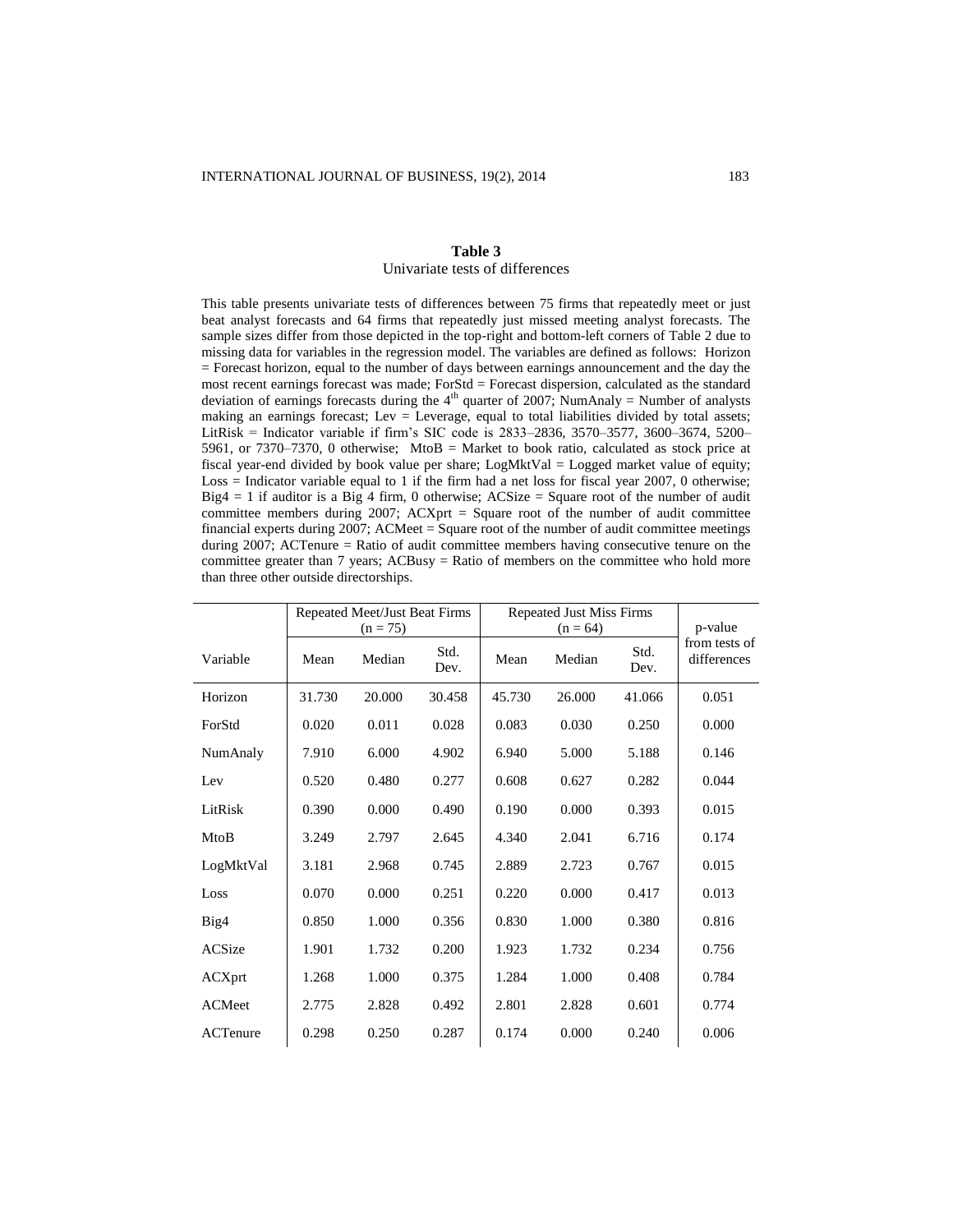| ACBusy         | 0.078 | 0.000 | 0.145 | 0.056 | 0.000 | 0.137 | 0.243 |  |  |
|----------------|-------|-------|-------|-------|-------|-------|-------|--|--|
| <b>RESULTS</b> |       |       |       |       |       |       |       |  |  |

### **A. Descriptive Statistics**

Table 3 presents univariate results of differences between the two groups. The repeated Meet/Just Beat firms have a shorter forecast horizon ( $p < .10$ ), less forecast dispersion  $(p < .01)$ , lower leverage  $(p < .05)$ , and higher market value  $(p < .0.01)$ ; the repeated Meet/Just Beat firms are also more likely to be in risky industries ( $p < .05$ ), and less likely to have losses ( $p < 0.05$ ).

Turning to audit committee related variables, there are no significant differences between the two groups in terms of the number of audit committee directors, the number of experts or the number of meetings. Further, the proportion of audit committee directors with more than three other board memberships is not significantly different between the two groups. However, the repeated Meet/Just Beat group of firms has a higher proportion of long-tenured audit committee members ( $p < .01$ ).

# **Table 4**

### Regression results

This table presents the results from a logistic regression with MBMiss as the dependent variable. MBMiss  $= 1$  if a firm observation repeatedly met or just beat the analyst's forecast by one cent per share or less (i.e.,  $$0.00 \leq$  Forecast Error  $\leq $0.01$ ), 0 otherwise (i.e. - $$0.01 \leq$  Forecast Error  $\leq$ \$0.00). The sample includes 75 firms that repeatedly met or just beat analyst forecasts and 64 firms that repeatedly just missed meeting analyst forecasts. Other variables are defined as in Table 3.

Model: MBMiss =  $\beta_0 + \beta_1*$ Horizon +  $\beta_2*$ ForStd +  $\beta_3*$ NumAnaly +  $\beta_4*$ Lev +  $\beta_5*$ LitRisk+  $\beta_6$ \*MtoB +  $\beta_7$ \*LogMktVal +  $\beta_8$ \*Loss +  $\beta_9$ \*Big4 +  $\beta_{10}$ \*ACSize +  $β<sub>11</sub>*ACXprt + β<sub>12</sub>*ACMeet + β<sub>13</sub>*ACTenure + β<sub>14</sub>*ACBusy + ε$ 

Model Chi-square =  $65.511$ , p < .001; Nagelkerke  $R^2 = .502$ .

| Variable      | Predicted sign           | Coefficient | p-value |
|---------------|--------------------------|-------------|---------|
| Intercept     |                          | 5.618       | 0.030   |
| Horizon       | -                        | $-0.016$    | 0.027   |
| ForStd        | -                        | $-25.108$   | 0.002   |
| NumAnaly      | $+$                      | 0.000       | 0.498   |
| Lev           | $^{+}$                   | 0.522       | 0.288   |
| LitRisk       | $^{+}$                   | 2.539       | 0.001   |
| MtoB          | -                        | $-0.212$    | 0.002   |
| LogMktVal     | $^{+}$                   | 1.451       | 0.005   |
| Loss          | $\overline{\phantom{a}}$ | $-1.198$    | 0.070   |
| Big4          | -                        | $-0.947$    | 0.085   |
| ACSize        | $\overline{\phantom{a}}$ | $-2.083$    | 0.047   |
| ACXprt        | -                        | $-0.973$    | 0.093   |
| ACMeet        | -                        | $-1.210$    | 0.009   |
| ACTenure      | ?                        | 2.476       | 0.009   |
| <b>ACBusy</b> | 9                        | 4.108       | 0.018   |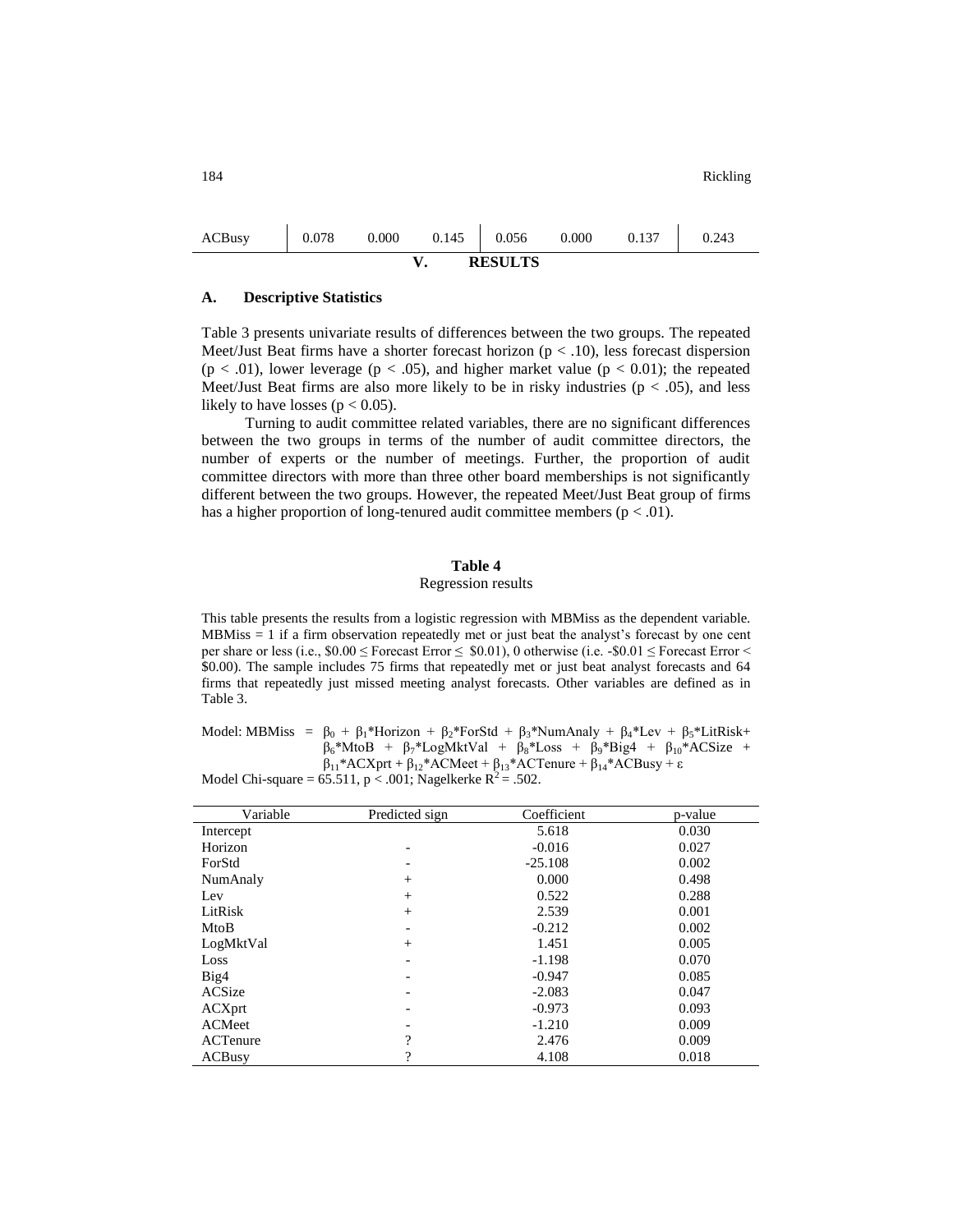## **B. Regression Results**

Table 4 reports the results obtained from the regression model. The explanatory power of the model, as measured by the Pseudo  $\mathbb{R}^2$ , is 0.50; this is in line with those reported in prior research relating to meeting-beating analysts' forecasts (Cheng and Warfield, 2005; Chevis et al., 2007; Davis et al., 2009).

Consistent with expectations, the likelihood of a firm repeatedly meeting or just beating analyst's forecasts is negatively associated with number of days between the earnings forecast and the earnings announcement (Horizon), forecast dispersion (ForStd), market-to-book ratio (MtoB), loss (Loss) and a Big 4 auditor (Big4). Also consistent with expectations and prior research, the likelihood of engaging in repeated meet-just beat behavior is positively associated with firm size (LogMktVal) and industry type (LitRisk).

With respect to the audit committee variables, consistent with expectations, the coefficients of ACSize, ACXprt and ACMeet are negative and significant indicating that meeting or just beating analyst's forecasts is less likely in firms that have audit committees that have more (a) members, (b) experts, and (c) meetings. The coefficient of ACTenure is negative and significant indicating that when the audit committee has a higher proportion of long-tenured members there is a higher likelihood of a firm repeatedly meeting or just beating analyst's forecasts. This result is consistent with the management-friendliness hypothesis; that is, long tenured outside directors become friendly with organizational management thereby creating a less stringent oversight environment. The coefficient of ACBusy is also negative and significant, indicating that as the proportion of directors who serve on more than three boards increases, the likelihood of the firm repeatedly meeting or just beating analyst forecasts increases. This evidence supports the argument espoused by good governance advocates that companies should consider limiting the number of boards on which audit committee members serve concurrently.

### **C. Sensitivity Analyses**

I perform the following additional analyses as part of sensitivity tests. First, I recognize that my use of seven years (for audit committee director tenure) and more than three boards (for concurrent directorships) is necessarily arbitrary. Hence, I use a number of other cutoff measures. For the tenure variable, I use the following alternative cutoffs: five years and ten years. With each of these alternative measures, the ACTenure variable remains negative and significant (as in Table 4). However, for the ACBusy variable, when I use more than two as the cutoff (instead of more than three), ACBusy is not significant at conventional levels. Thus, it appears that the difference arises once a director sits on more than three boards. In such alternative regressions, the sign and significance of the other variables in the model are generally similar to those presented in Table 4.

Next, instead of using the proportion of audit committee members with tenure or board memberships above a specific threshold, I use the average tenure and board membership measures for the audit committee. With this alternative specification, the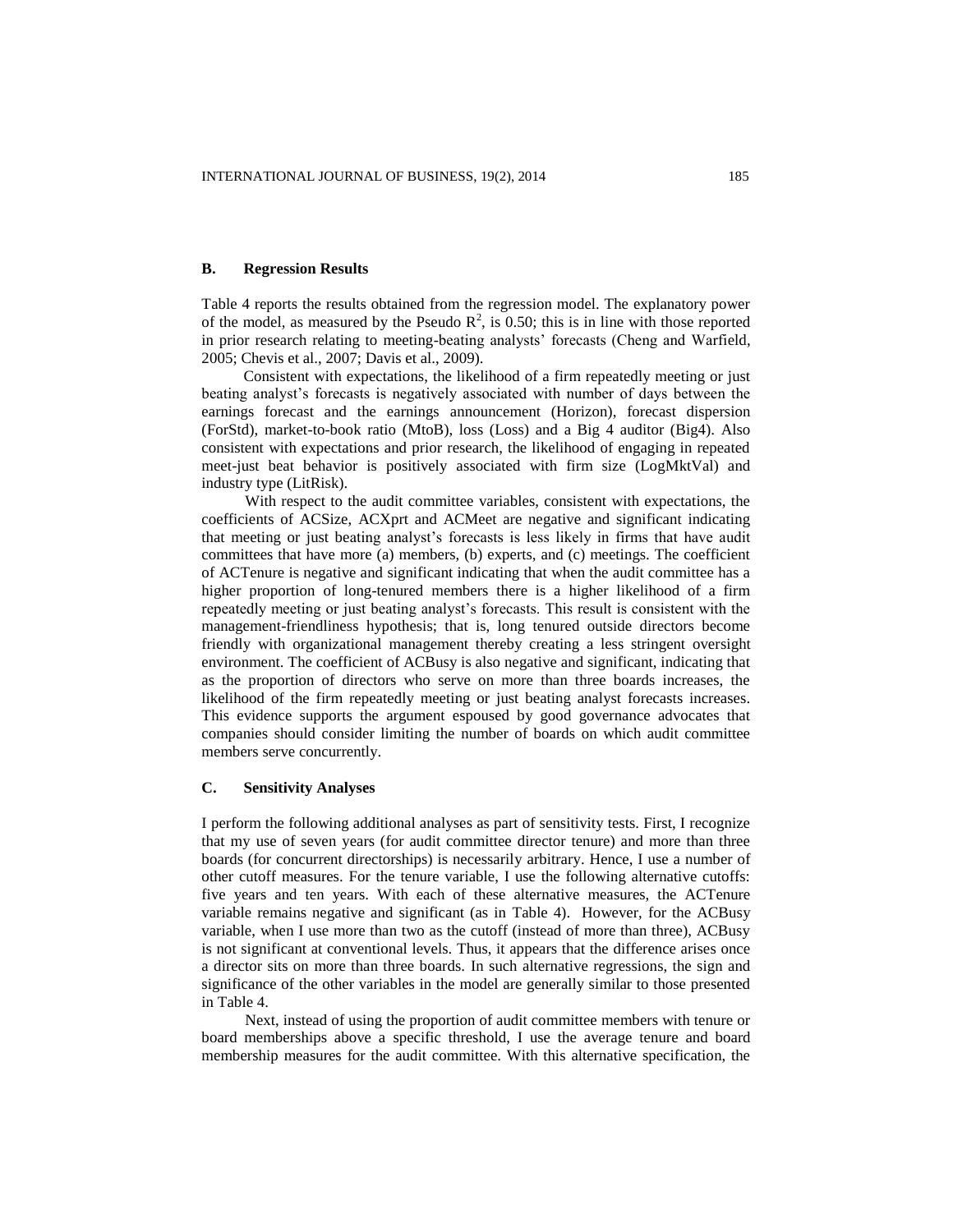ACTenure variable is once again negative and significant but the ACBusy variable is not significant.

Some prior studies use dummy variables for audit committee related variables (e.g., if the committee met more than a specified number of times a year). Further, some other studies have sought to distinguish between accounting experts and other types of experts (e.g., Dhaliwal et al., 2010). Hence, I use dummy variables for meetings and experts, in lieu of ACMeet and ACXprt, as follows:  $\Lambda$ CMeet $D = 1$  if the committee met more than the median number of meetings (8) of the sample, 0 otherwise; ACAccXprt  $= 1$  if an accounting expert is present on the audit committee, 0 otherwise.<sup>7</sup> With such alternative specification of the regression model, I find that ACMeetD is negative and significant but ACAccXprt is not significant. More importantly, the significance of the variables of interest, namely ACTenure and ACBusy remains substantively similar to those presented in Table 4.

I include an additional control variable measuring internal control quality in the regression model. I define this dummy variable as follows: ICW =1 if there is a material weakness in internal controls for fiscal year 2007, 0 otherwise. ICW is not significant in the model, and the sign and significance of the other variables remains substantively similar to those presented in Table 4.

### **VI. SUMMARY AND CONCLUSIONS**

The audit committee's role in ensuring high quality financial reporting has long been recognized by the SEC and others. In this paper, I examine the association between audit committee characteristics and the likelihood of firms repeatedly meeting or just beating or just missing analyst's earnings forecasts. Almost all prior research on audit committee composition has focused on independence and financial expertise of the audit committee directors. I extend the literature on audit committee composition by focusing on two factors that have received little attention in prior research, yet have become the focus of legislators, good governance advocates, and others: audit committee members' tenure and the number of other directorships.

I examine the propensity of 3,157 firms to meet/just beat or just miss analyst forecasts by \$0.01 or less during 2005 to 2007. I find that firms are much more likely to repeatedly meet or just beat analyst forecasts than to repeatedly just miss analyst forecasts. While this finding may not be surprising, the frequency of such repeated behavior may be informative: 70 percent of the sample firms either meet or just beat analyst forecasts at least once during the 12 quarters, but only 40 percent of the sample firms just missed analyst forecasts at least once during the same time period. Further, 18 percent of the sample firms meet or just beat analyst forecasts at least four times during the study period but only 1 percent of the sample firms just missed analyst forecasts at least four times during the 12 quarters.

In my analyses, I focus on 75 firms that had a net meet or just beat count of 7 out of the 12 quarters and 64 firms that had a net just miss count of 2 out of the 12 quarters. I find that audit committee director tenure is positively associated with the likelihood of a firm repeatedly meeting or just beating analyst forecasts. This finding holds whether I use the average number of years of audit committee member tenure, or the proportion of directors with more than five, seven, or ten years of audit committee tenure. These results provide strong support for the argument that too long a service may lead to audit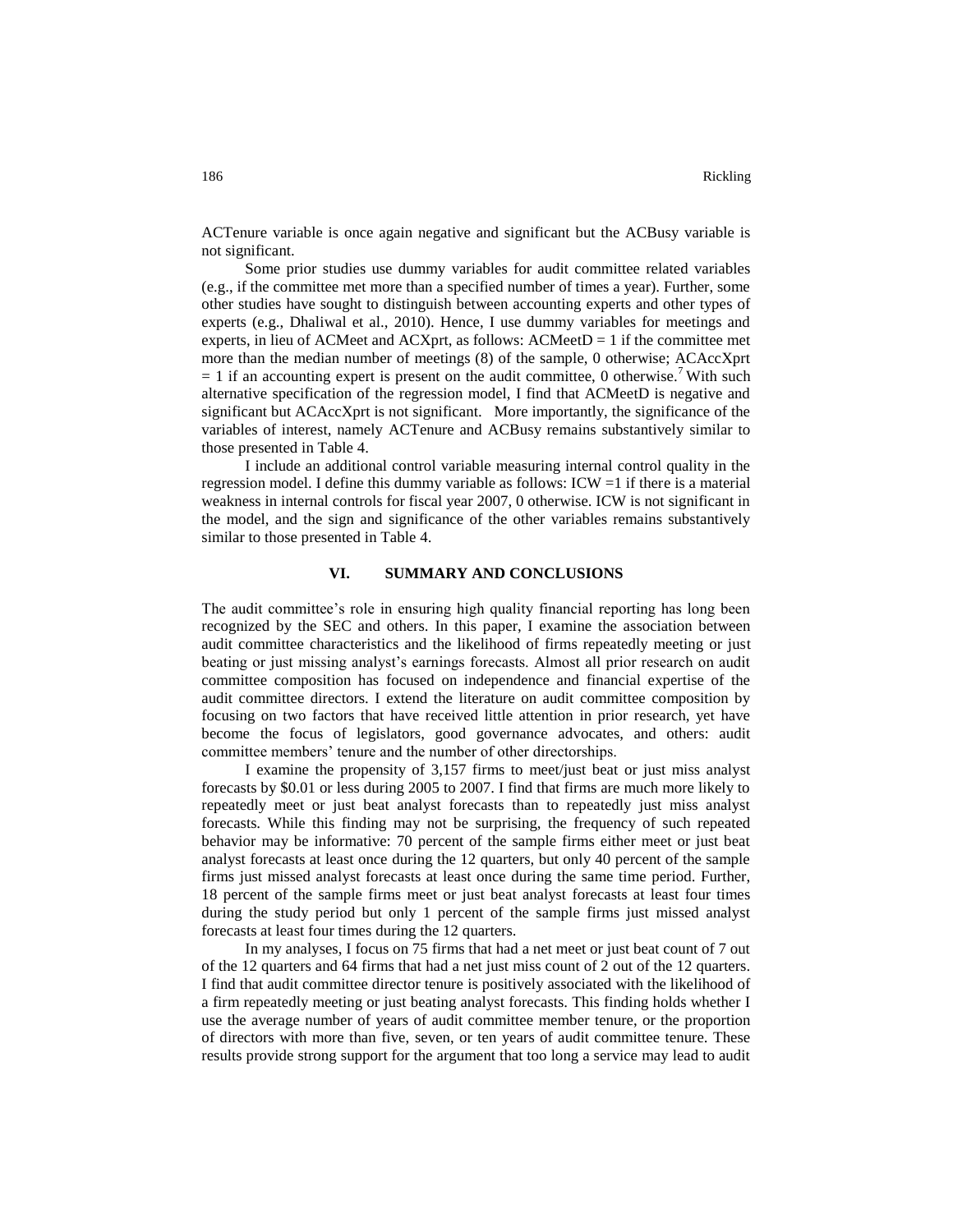committee members becoming less vigilant or more permissive of earnings management, and support calls (e.g., Lapides et al., 2007) to restrict the tenure of directors on the audit committee.

My results for the number of other directorships held by audit committee members is mixed: when I use the proportion of directors holding more than three other board memberships, the ACBusy variable is positive and significant in the regression, indicating that audit committees that have a higher proportion of members with four or more other board memberships are less likely to prevent earnings management. However, when I use average number of board memberships, or when I use the proportion of audit committee directors holding more than two other directorships, the ACBusy variable is not significant in the regression. Since the NYSE and others have typically sought to limit the number of board memberships to four, my results may be viewed as providing partial support for efforts seeking to limit busy-boarding by audit committee directors.

My results suggest many interesting avenues for future research. One avenue is to examine the association between audit committee member tenure and busy-boarding with other measures of audit quality and financial reporting quality, particularly in the post-SOX period. Another interesting area is to examine the reaction of external and internal auditors when audit committee members have long tenure and/or multiple board memberships. Finally, it is also interesting to examine how audit committee member interactions and processes vary with the tenure and busy-boarding of audit committee members.

#### **ENDNOTES**

- 1. AT&T, American Express, Home Depot, Pfizer and United Technologies are some examples of companies that have had shareholder proposals related to director term-limits in recent years.
- 2. The SEC (1999d) noted that "among the considerations that may well render material a quantitatively small misstatement of a financial statement item" is "whether the misstatement hides a failure to meet analysts' consensus expectations."
- 3. I note that for the first hypothesis I focus on the number of years of service on the audit committee but for the second hypothesis I focus on the number of additional board memberships. I do this for two reasons. The first reason is to be consistent with the approach taken in prior research (e.g, Yang and Krishnan, 2005; Barua et al., 2010; Dhaliwal et al., 2010). The second reason is the fact that, among others, the suggestions of Lapides et al. (2007) and Deloitte (2010) focus on audit committee tenure presumably because a new member on the committee may be more likely to view things from a different perspective and/or may be more skeptical. However, for the second hypothesis I focus on the total number of additional board memberships because, in the case of busy-boarding related discussions, the focus is on the time it takes to serve on boards; further, very few directors serve on more than three audit committees.
- 4. I stop with 2007 because I also wanted to examine if the propensity to repeatedly meet / just beat or miss analyst forecasts is associated with subsequent negative restatements. Since, on average, it takes more than two years before most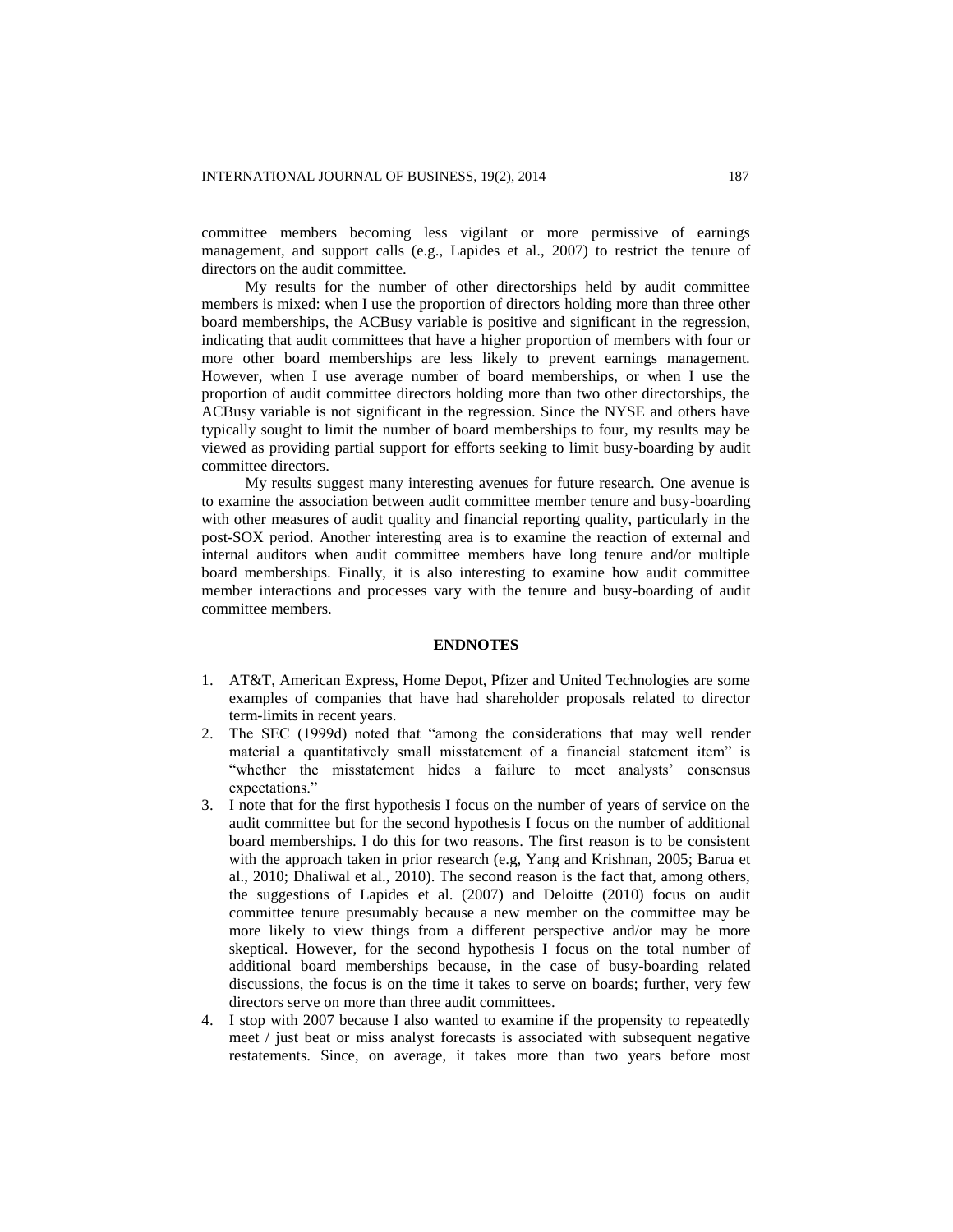subsequent restatements are disclosed, I stopped with fiscal year 2007. However, the subsequent analysis indicates that only 8 of the 156 sample firms (selected as described below) had a negative restatement until June 30, 2010, reinforcing the earlier suggestion that restatements are relatively infrequent.

- 5. This firm was deemed an outlier at the sub-group regression analysis stage. It had a market-to-book ratio value that was approximately 40 times the size of the average ratio for the Just Miss group.
- 6. I recognize that the above process is somewhat arbitrary. However, because I had to hand-collect audit committee related data, I wanted the sample to be of manageable size. Further, the very definition of "repeated" implies more than two, so I used the "net of 2" for the repeated Just Miss firms; using a net of 3 or more for the Just Miss firms drastically reduces the sample size of this group. With respect to the repeated Meet/Just Beat firms, I used alternative cutoffs (net of 8 or 9 quarters); the results with such alternative cutoffs are similar to those reported in the paper.
- 7. I define an accounting expert as someone who has experience as an auditor or as a senior corporate executive in accounting or finance (e.g., CFO, CAO, VP-Finance, etc.).

### **REFERENCES**

- Atiase, R, 1985, "Predisclosure Information, Firm Capitalization and Security Price Behavior around Earnings Announcements," *Journal of Accounting Research*, 23(1), 21-36.
- Ball, R, 2009, "Market and Political/Regulatory Perspectives on the Recent Accounting Scandals," *Journal of Accounting Research*, 47(2), 277-323.
- Barth, M., J. Elliott, and M. Finn, 1999, "Market Rewards Associated with Patterns of Increasing Earnings," *Journal of Accounting Research*, 37(2), 387-414.
- Bartov, E., D. Givoly, and C. Hayn, 2002, "The Rewards to Meeting or Beating Earnings Expectations," *Journal of Accounting and Economics*, 33(2), 173-204.
- Bartov, E., and D. Cohen, 2008, "Mechanisms to Meet/Beat Analyst Earnings Expectations in the Pre- and Post-Sarbanes-Oxley Eras," *Working Paper*, New York University.
- Barua, A., D. Rama, and V. Sharma, 2010, "Audit Committee Characteristics and Investment in Internal Auditing," *Journal of Accounting and Public Policy*, 29, 501-513.
- Beasley, M.S., J.V. Carcello, D.R. Hermanson, and T.L. Neal, 2009, "The Audit Committee Oversight Process," *Contemporary Accounting Research*, 26(1), 65- 122.
- Beasley, M.S., J.V. Carcello, D.R. Hermanson, and T.L. Neal, 2010, *Fraudulent Financial Reporting 1998-2007: An Analysis of U.S. Public Companies*, Durham, NC, Committee of Sponsoring Organizations of the Treadway Commission (COSO).
- Boeker, W., and J. Goodstein, 1993, "Performance and Successor Choice: The Moderating Effects of Governance and Ownership," *Academy of Management Journal*, 36(1), 172-186.
- Brown, L, 1991, "Forecast Selection When All Forecasts Are Not Equally Recent,"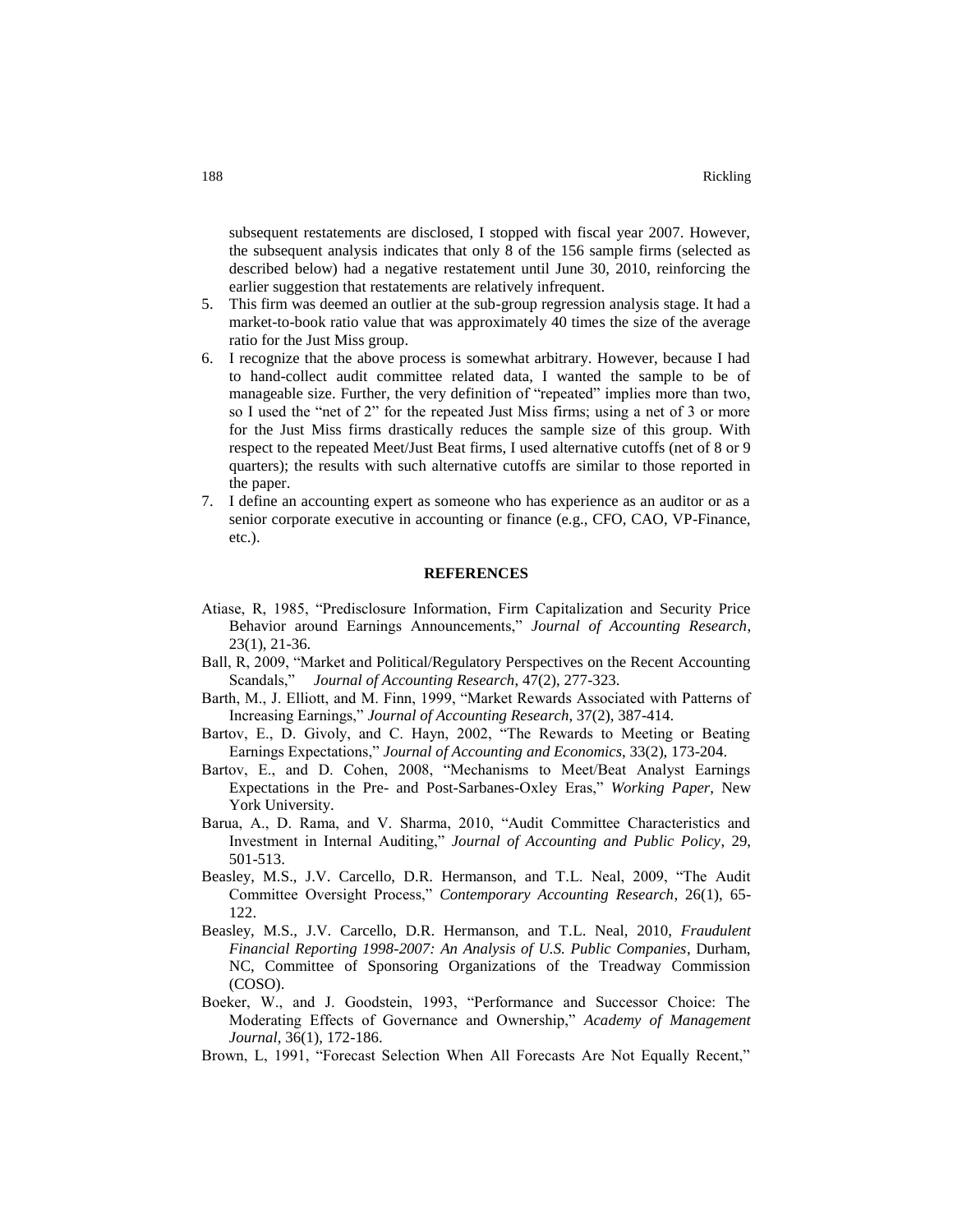*International Journal of Forecasting*, 7(3), 349-356.

- Brown, L, 1997, "Analyst Forecasting Errors. Additional Evidence," *Financial Analysts' Journal*, 53(6), 81-88.
- Brown, S., S.A. Hillegeist, and K. Lo, 2009, "The Effect of Earnings Surprises on Information Asymmetry," *Journal of Accounting & Economics*, 47(3), 208-225.
- Carcello, J.V., and T.L. Neal, 2000, "Audit Committee Composition and Auditor Reporting," *The Accounting Review*, 75(4), 453-467.
- Carcello, J.V., and T.L. Neal, 2003, "Audit Committee Characteristics and Auditor Dismissals Following "New" Going-Concern Reports," *The Accounting Review*, 78(1), 95-117.
- Carcello, J.V., C. Hollingsworth, A. Klein, and T. Neal, 2008, "Audit Committee Financial Expertise, Competing Corporate Governance Mechanisms, and Earnings Management," *Working Paper*, University of Tennessee.
- Carcello, J.V., D. Hermanson, and Z. Ye, 2011, "Corporate Governance Research in Accounting and Auditing: Insights to Date and Directions for Future Research," Working Paper, University of Tennessee.
- Cheng, Q., and T. Warfield, 2005, "Equity Incentives and Earnings Management," *The Accounting Review*, 80(2), 441-476.
- Chevis, G., S. Das, and K. Sivaramakrishnan, 2007, "Does it Pay to Consistently Meet Analysts' Earnings Expectations?" *Working Paper*, Baylor University.
- Council of Institutional Investors (CII), 1998, *Core Policies, Positions and Explanatory Notes*. Washington, DC.
- Crichfield, T., T. Dyckman, and J. Lakonishok, 1978, "An Evaluation of Security Analysts' Forecasts," *The Accounting Review*, 53(3), 651 - 668.
- Dhaliwal, D., V. Naiker, and F. Navissi, 2010, "The Association between Accruals Quality and the Characteristics of Accounting Experts and Mix of Expertise on Audit Committees," *Contemporary Accounting Research*, 27(3), 787-827.
- Davis, L., B. Soo, and G. Trompeter, 2009, "Auditor Tenure and the Ability to Meet or Beat Earnings Forecasts," *Contemporary Accounting Research*, 26(2), 517 - 548.
- Deloitte, 2010, *Audit Committee Brief (June)*, Deloitte Development LLC.
- DeFond, M.L., and J.R. Francis, 2005, "Audit Research after Sarbanes-Oxley," *Auditing: A Journal of Practice & Theory*, Supplement, 5-30.
- Degeorge, F., J. Patel, and R. Zeckhauser, 1999, "Earnings Management to Exceed Thresholds," *Journal of Business*, 72(1), 1–33.
- DeZoort, F.T., D.R. Hermanson, D.S. Archambeault, and S.A. Reed, 2002, "Audit Committee Effectiveness: A Synthesis of the Empirical Audit Committee Literature," *Journal of Accounting Literature*, 21, 38-75.
- DeZoort, F.T., D.R. Hermanson, and R.W. Houston, 2003, "Audit Committee Support for Auditors: The Effects of Materiality Justification and Accounting Precision," *Journal of Accounting and Public Policy*, 22(3), 175-199.
- Fama, E.F, 1980, "Agency Problems and the Theory of the Firm," *Journal of Political Economy*, 88, 288 - 303.
- Fama, E.F, and M.C. Jensen, 1983, "Separation of Ownership and Control," *Journal of Law and Economics*, 26(2), 301-325.
- Fich, E.M., and A. Shivdasani, 2007, "Financial Fraud, Director Reputation, and Shareholder Wealth," *Journal of Financial Economics*, 86, 306-336.
- Frankel, R., M. Johnson, and K. Nelson, 2002, "The Relation between Auditors' Fees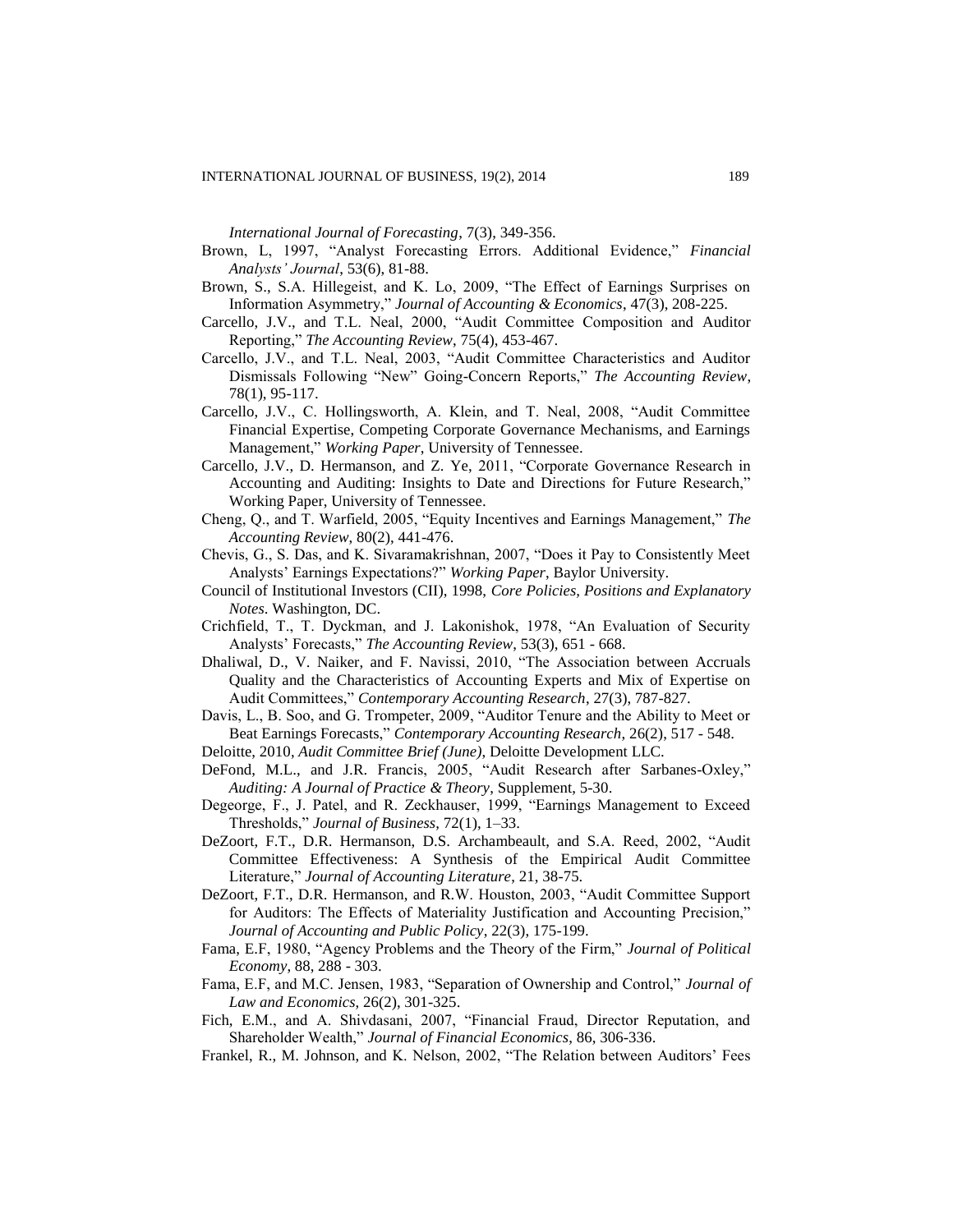for Nonaudit Services and Earnings Management," *The Accounting Review*, 77, 71- 105.

- Graham, J., C. Harvey, and S. Rajgopal, 2005, "The Economic Implications of Corporate Financial Reporting," *Journal of Accounting and Economics*, 40(1), 3– 73.
- Heidrick and Struggles, 2007, *10th Annual Corporate Board Effectiveness Study 2006- 2007*, Chicago, IL.
- Kasznik, R., and M.F. McNichols, 2002, "Does Meeting Earnings Expectations Matter? Evidence from Analyst Forecast Revisions and Share Prices," *Journal of Accounting Research*, 40(3), 727-759.
- Koh, K., D. Matsumoto, and S. Rajgopal, 2008, "Meeting or Beating Analyst Expectations in the Post-Scandals World: Changes in Stock Market Rewards and Managerial Actions," *Contemporary Accounting Research*, 25(4), 1067-1098.
- Krishnan, G., and G. Visvanathan, 2008, "Does the SOX Definition of an Accounting Expert Matter? The Association between Audit Committee Directors' Accounting Expertise and Accounting Conservatism," *Contemporary Accounting Research*, 25(3), 827-858.
- Krishnan, J, 2005, "Audit Committee Quality and Internal Control: An Empirical Analysis," The Accounting Review, 80(April), 649-675.
- Krishnan, J, and J. Yang, 2007, "Were Former Andersen Clients Treated More Leniently than Other Clients? Evidence from Going-Concern Modified Audit Opinions," *Accounting Horizons*, December, 423-435.
- Krishnan, J, and J. Lee, 2009, "Audit Committee Financial Expertise, Litigation Risk, and Corporate Governance," *Auditing; A Journal of Practice & Theory,* 28(1), 241- 261.
- Lapides, P.D., M.S. Beasley, J.V. Carcello, F.T. DeZoort, D.R. Hermanson, T.L. Neal, and J.G. Tompkins, 2007, *21st Century Governance and Audit Committee Principles*, Corporate Governance Center, Kennesaw State University.
- Lys, T., and L. Soo, 1995, "Analysts' Forecast Precision as a Response to Competition," *Journal of Accounting, Auditing and Finance,* 10(4), 751-765.
- Naiker, V., and D.S. Sharma, 2009, "Former Audit Partners on the Audit Committee and Internal Control Deficiencies," *The Accounting Review*, 84(2), 559-587.
- National Association of Corporate Directors (NACD), 1996, *Report of the NACD Blue Ribbon Commission on Director Professionalism*, NACD, Washington, DC.
- O'Brien, P, 1988, "Analysts' Forecasts as Earnings Expectations," J*ournal of Accounting & Economics*, 10(1), 53-83.
- PricewaterhouseCoopers, 2000, Audit Committee Effectiveness: What Works Best, 2<sup>nd</sup> edition, The Institute of Internal Auditors Research Foundation, Altamonte Springs, FL.
- Raghunandan, K., and D. Rama, 2007, "Determinants of Audit Committee Diligence," *Accounting Horizons*, 21(3), 265-279.
- Sharma, V.D., and E.R. Iselin, 2006, "Reputation, Tenure and Compensation of Independent Audit Committee Members and Financial Restatements," Paper presented at the American Accounting Association Annual Conference, Washington D.C.
- Sharma, V.D., V. Naiker, and B. Lee, 2009, "Determinants of Audit Committee Meeting Frequency: Evidence from a Voluntary Governance System," *Accounting*